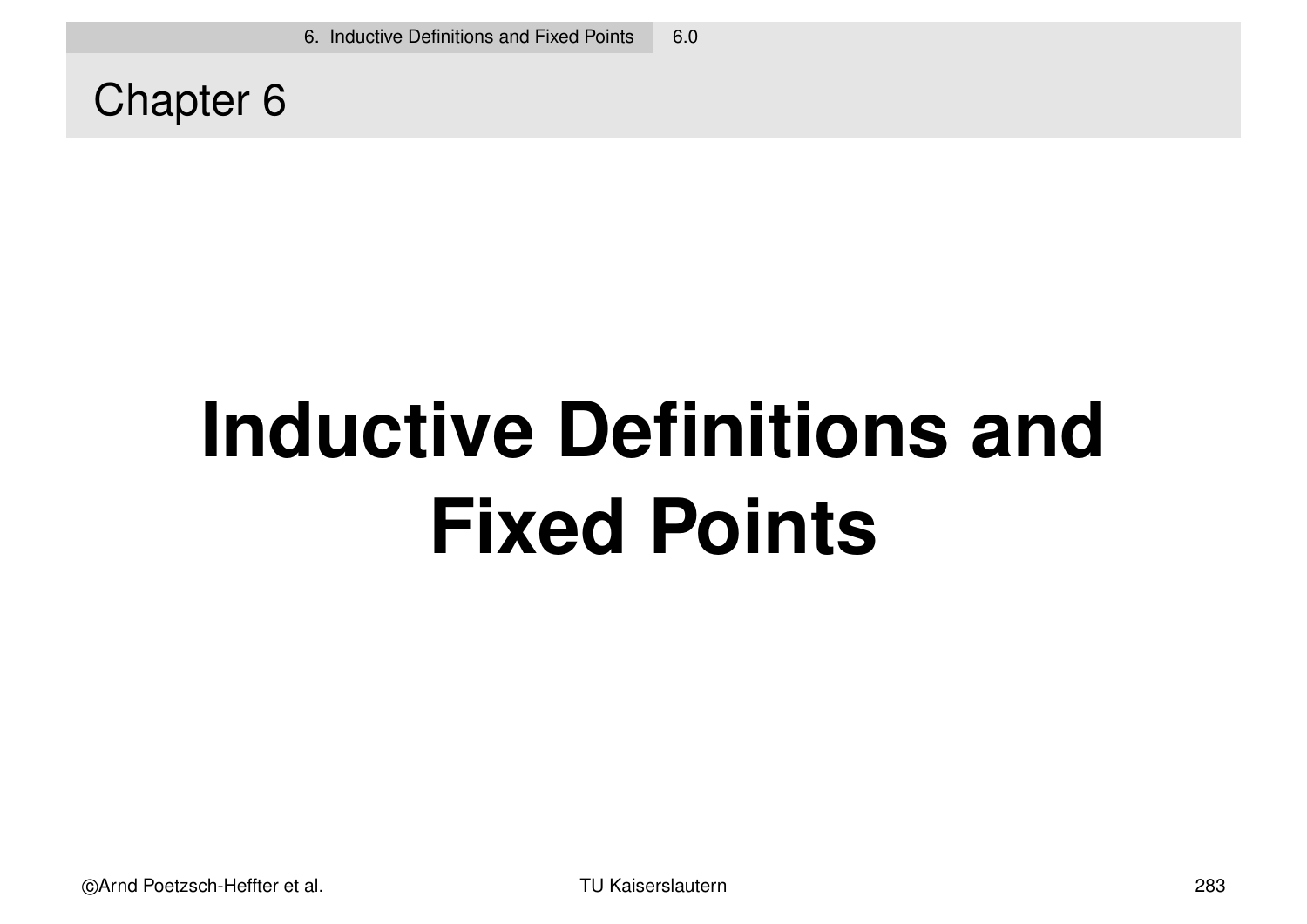# Overview of Chapter

### 6. Inductive Definitions and Fixed Points

- 6.1 Inductively defined sets and predicates
- 6.2 Fixed point theory for inductive definitions
- 6.3 Specifying and verifying transition systems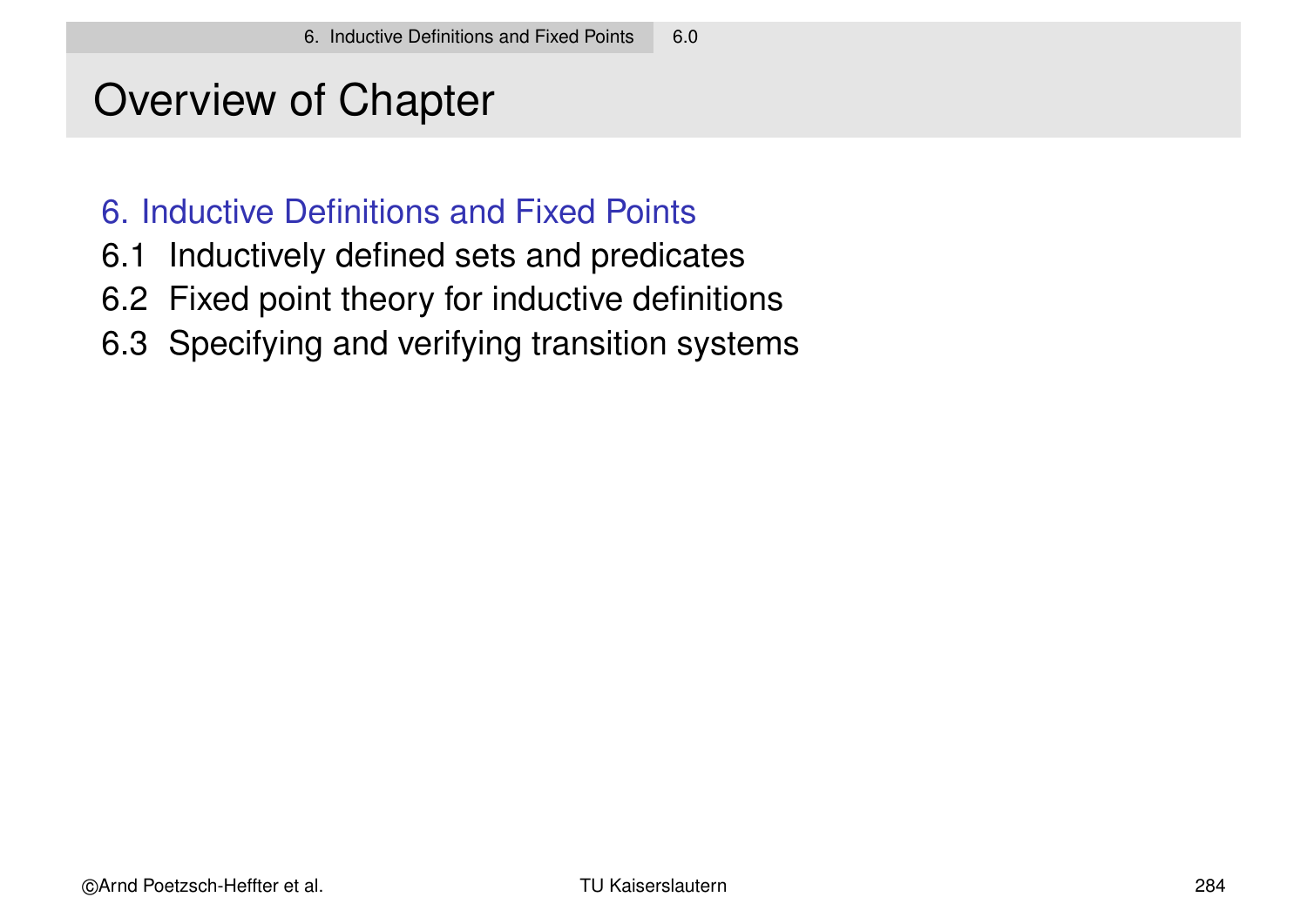# Introduction

### Constructs for defining types and functions

Isabelle/HOL provides two core constructs for conservative extensions:

- 1. Constant definitions
- 2. Type definitions

Based on the core construct, there are further constructs:

- Recursive function definitions (primrec, fun, function)
- Recursive datatype definitions (datatype)
- Co-/inductively defined sets (inductive\_set, coinductive\_set)
- Co-/inductively defined predicates (inductive, coinductive)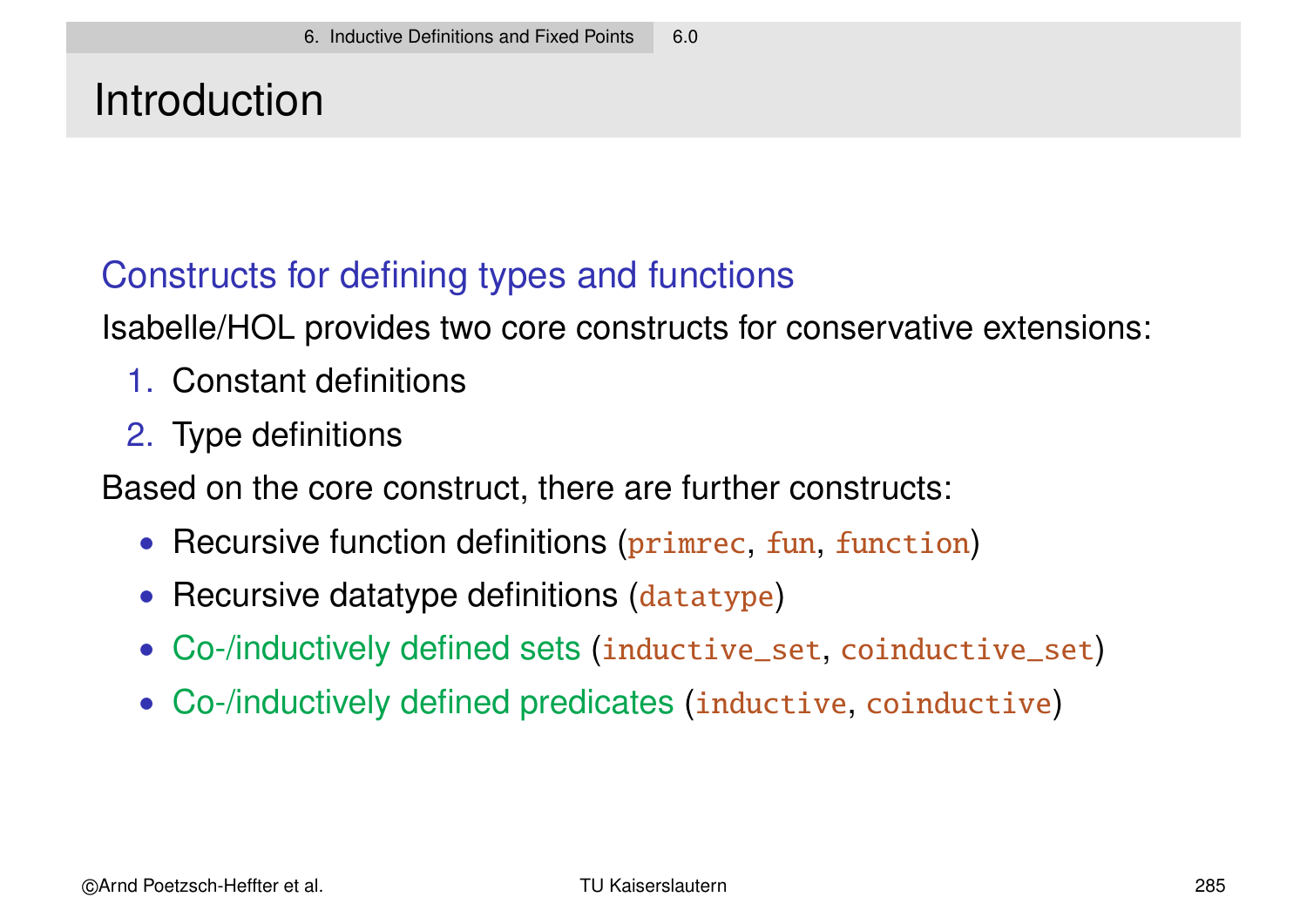# **Motivation**

### **Goals**

- Learn about inductive definitions:  $\rightarrow$  important concept in computer science! E.g., to define operational semantics.
- Learn the underlying fixed point theory:  $\rightarrow$  fundamental theory in computer science!
- Learn how to apply it to transition systems  $\rightarrow$  central modeling concept for operational behavior!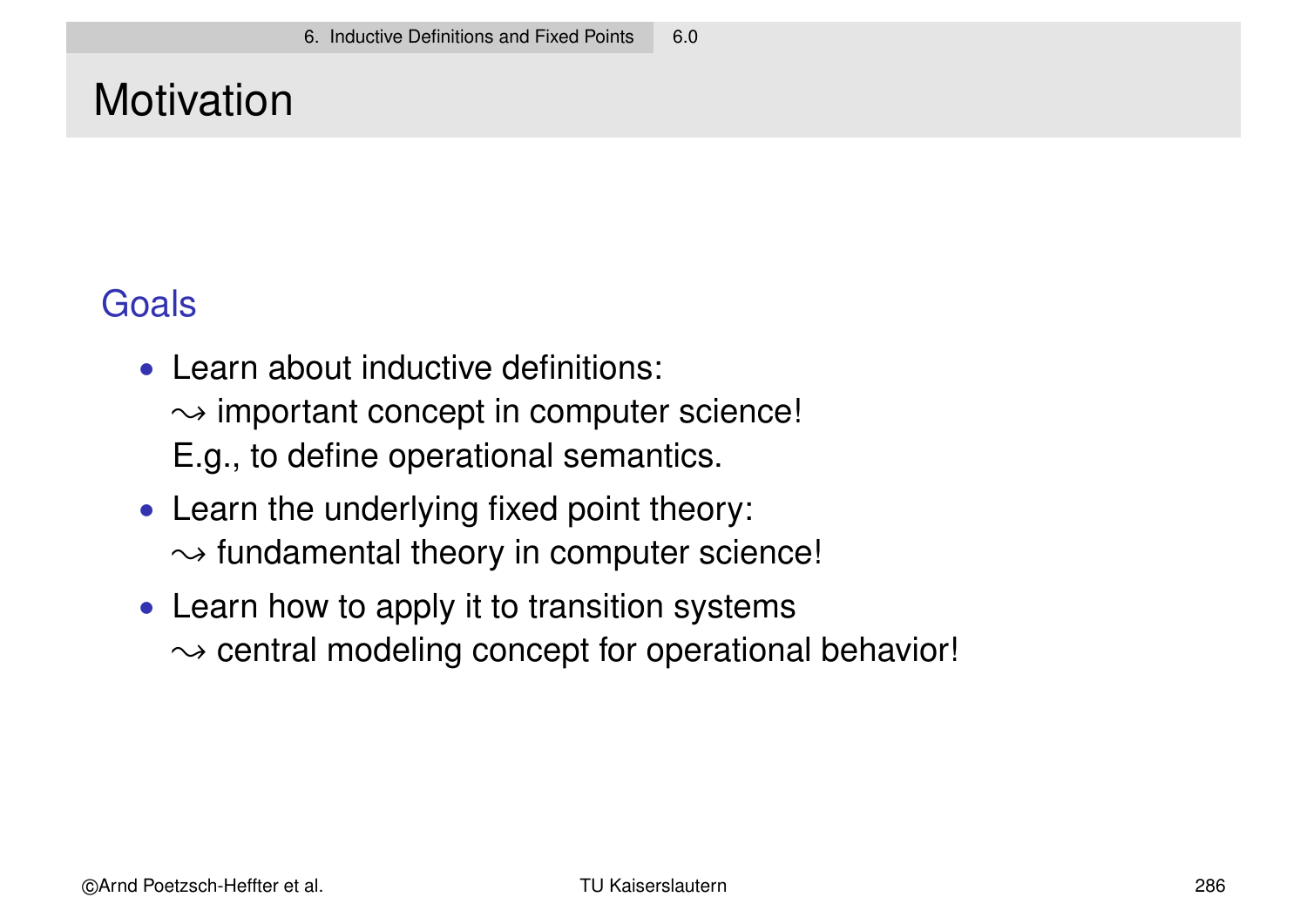# Section 6.1

# **Inductively defined sets and predicates**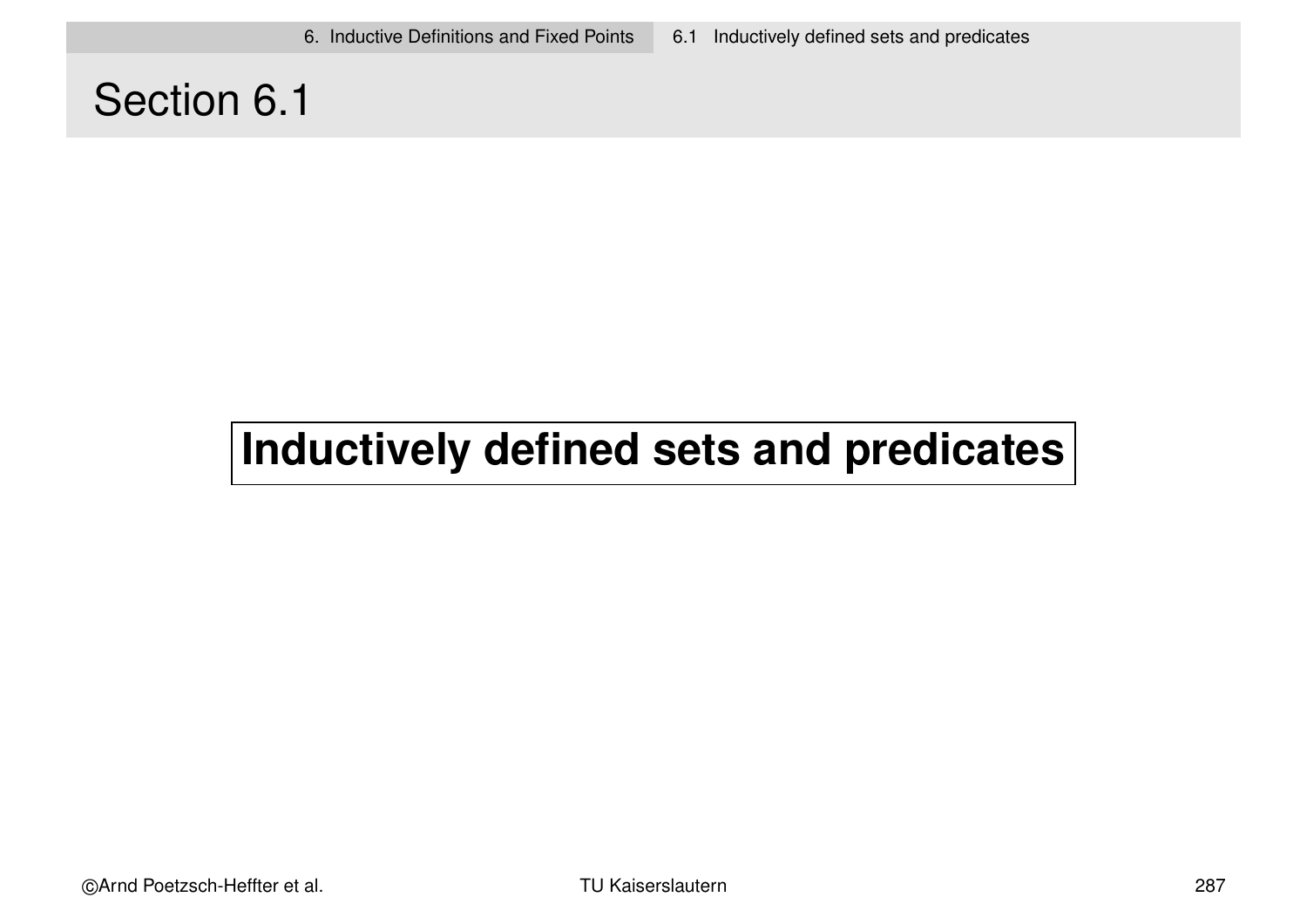### Introductory example

Informally:

- 0 is even
- If n is even, so is  $n + 2$
- These are the only even numbers

In Isabelle/HOL:

```
-- The set of all even numbers
inductive_set even :: "nat set" where
zero [intro!] "0 ∈ even" |
step [intro!] "n \in even \implies n + 2 \in even"
```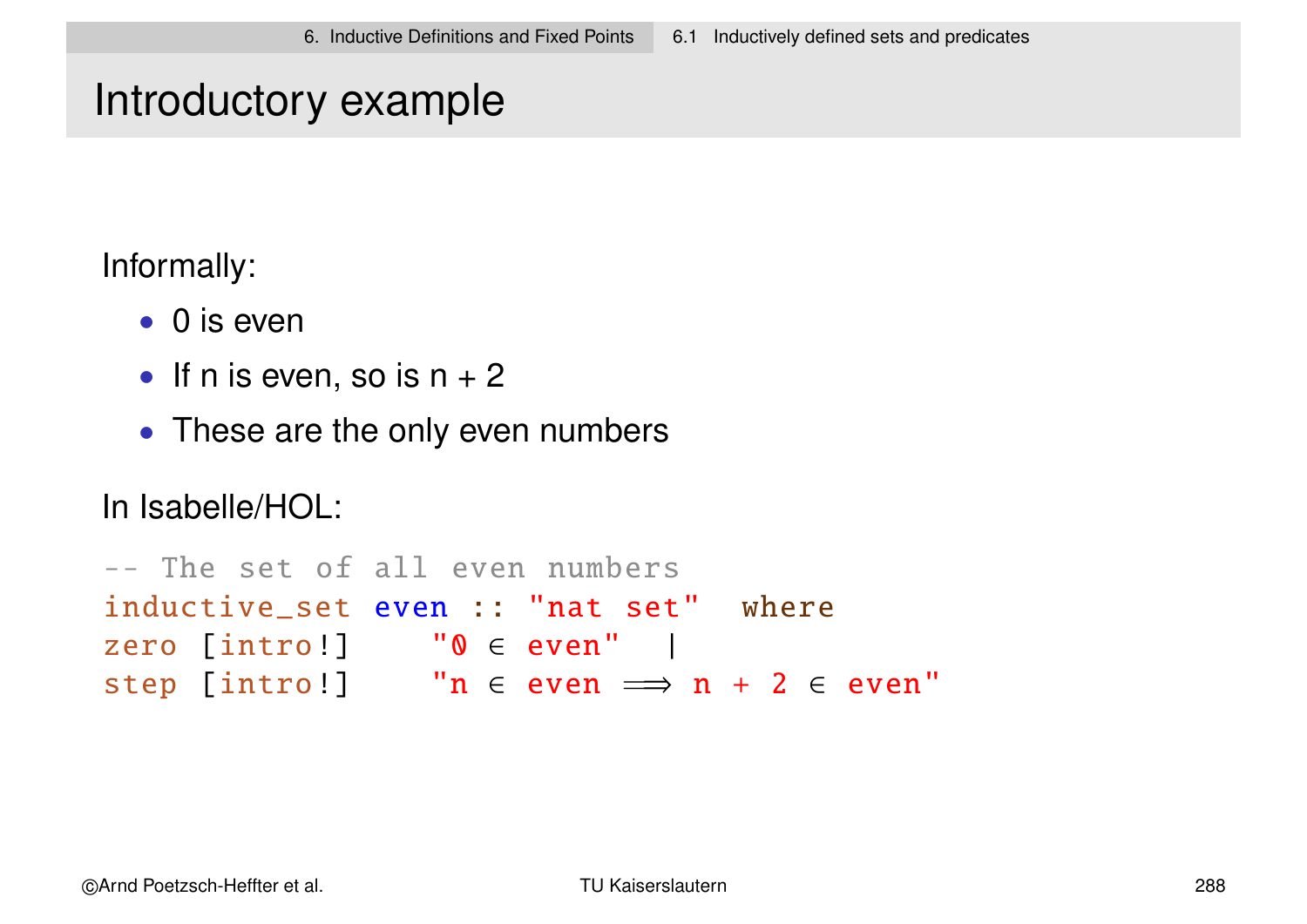# Format of inductive definitions

```
inductive_set S :: "\alpha set" where
"[[ a_1 \in S; \ldots; a_n \in S; A_1; \ldots; A_k]] \implies a \in S" |
. . . |
. . .
```
where

- $A_1, \ldots, A_k$  are side conditions not involving S and
- a is a term built from  $a_1, \ldots, a_n$ .

The rules can be given names and attributes as seen in definition of even.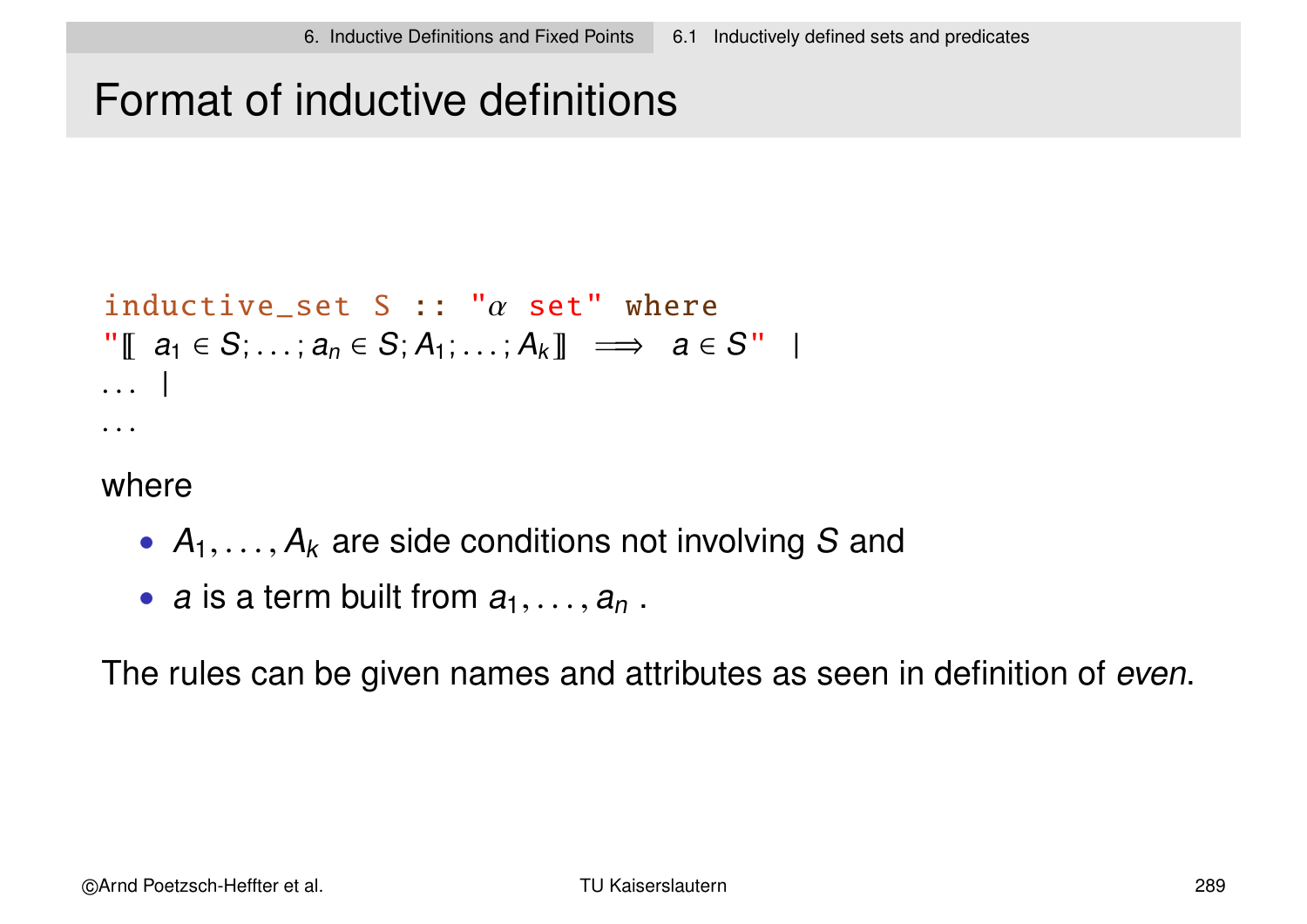# Embedding inductive definitions into HOL

### Conservative theory extension

From an inductive definition, Isabelle

- generates a *definition* using a fixed point operator and
- proves theorems about it that can be used as proof rules

The theory underlying fixed point definitions is explained in Subsect. 6.2.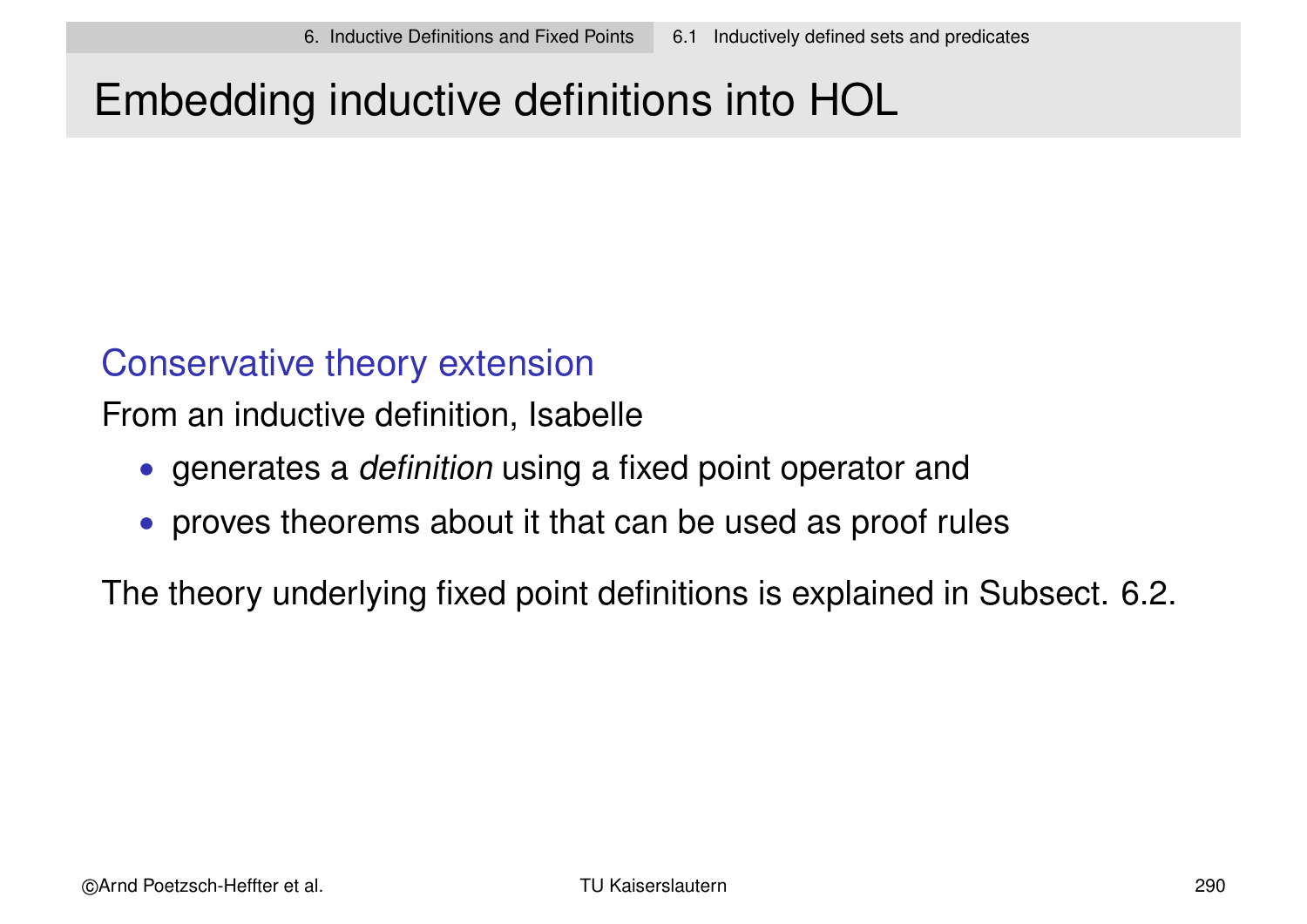### Generated rules

### **Rules**

### Generated rules include

• the introduction rules of the definition, e.g.,

 $0 \in even$  (even.zero)  $n \in even \implies n + 2 \in even$  (even.step)

- an elimination rule for case analysis
- an induction rule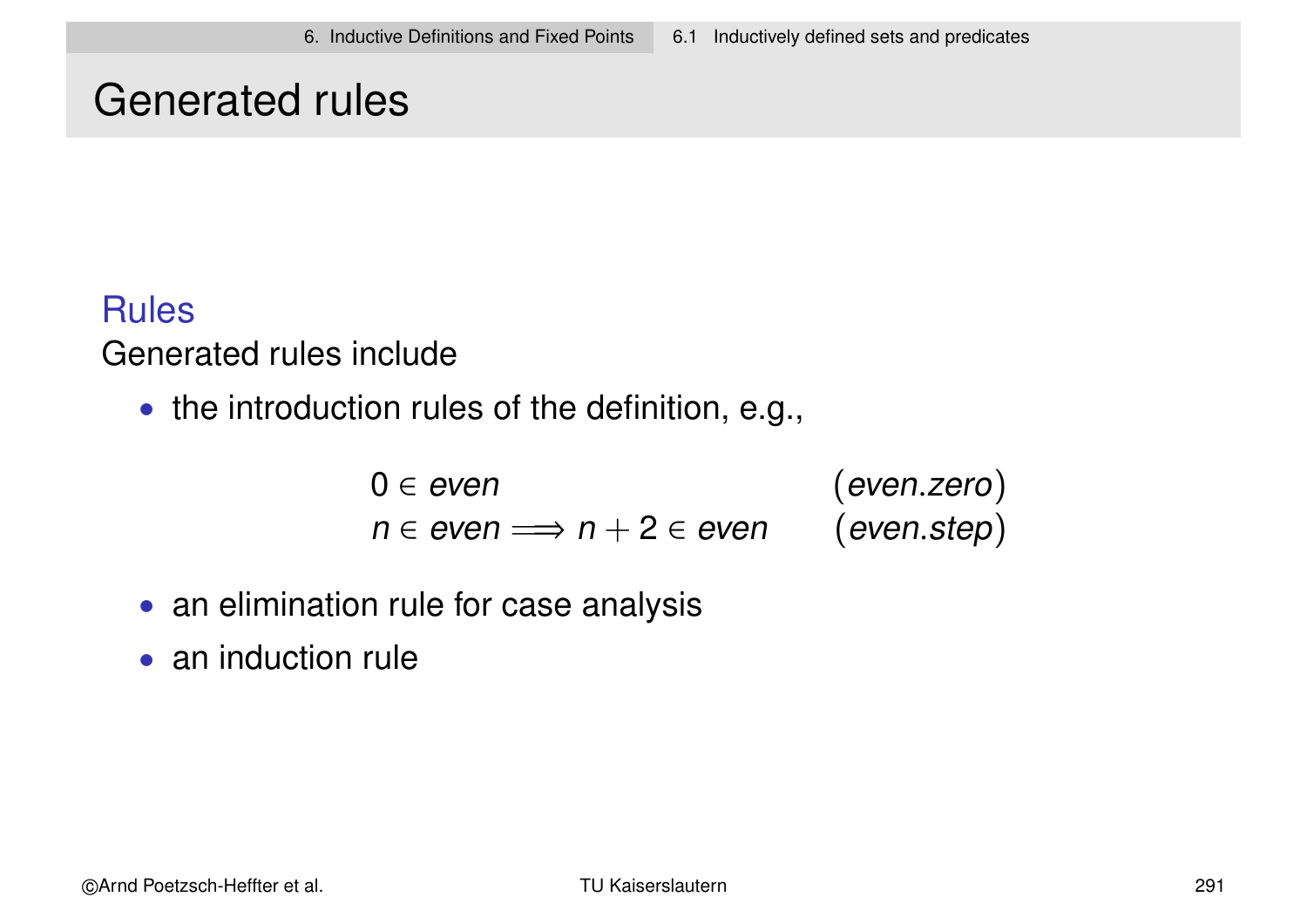# Proving simple properties of inductive sets

### Example 1:

Lemma:  $4 \in even$ 

Proof:  $0 \in even \implies 2 \in even \implies 4 \in even$ 

### Discussion:

- Simple: Use even. zero and apply rule even. step finitely many times.
- Works because there is no free variable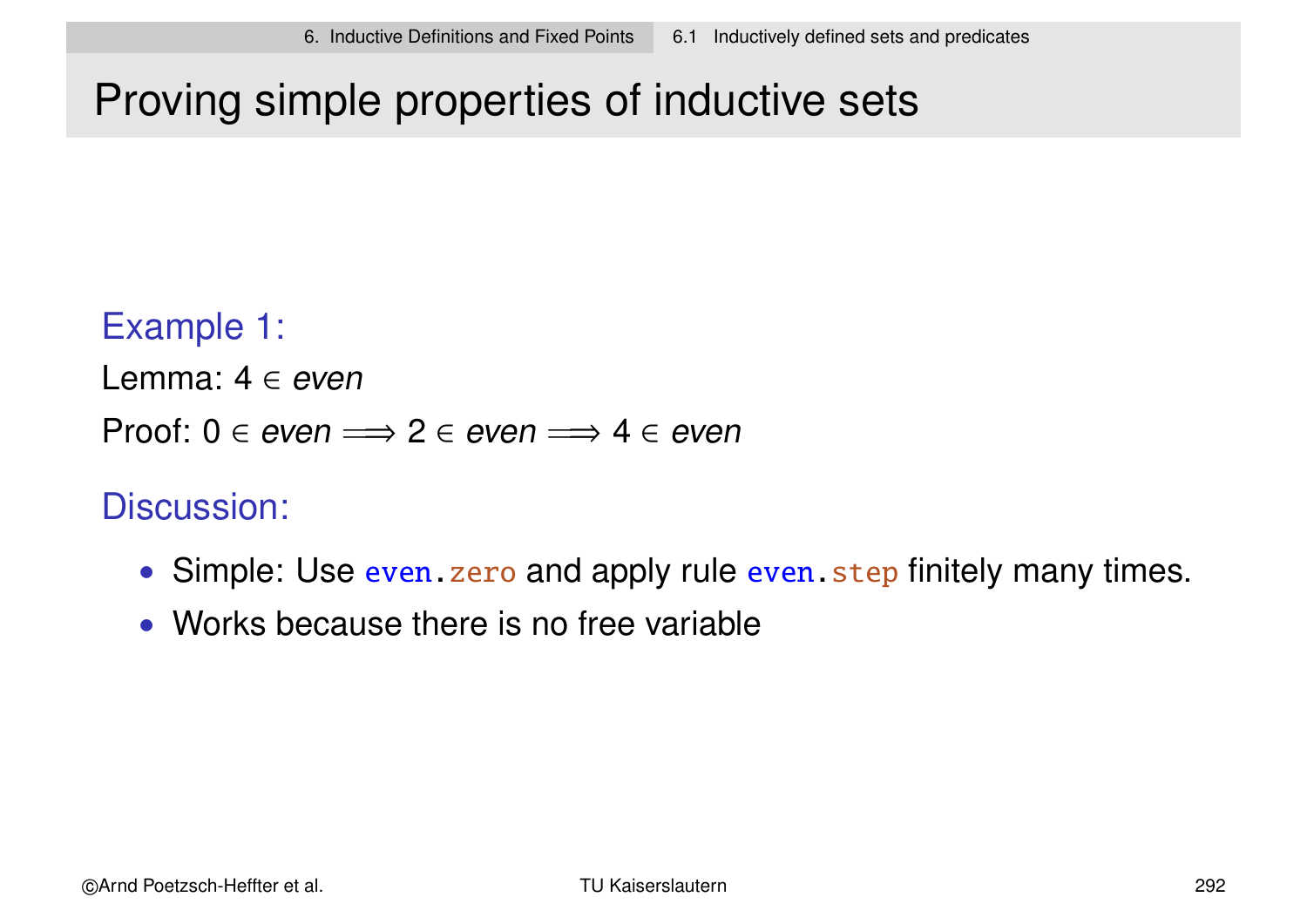# Proving properties of inductive sets

### Example 2:

Lemma:  $m \in even \implies \exists k. 2 * k = m$ 

Proof: Idea:

- For rules of the form  $a \in S$ : Show that property holds for a
- For rules of the form  $\llbracket a_1 \in S; \ldots; a_n \in S; \ldots \rrbracket \implies a_0 \in S$ : Show that assuming  $a_1 \in S$ ;  $\ldots$  ;  $a_n \in S$ ;  $\ldots$  and property holds for terms  $a_1, \ldots, a_n$ , it holds for term  $a_0$

Applied to *even*, we have to show:

- $\exists k.2 * k = 0$ : trivial
- Assuming  $n \in$  even and  $\exists k. 2 * k = n$ , show  $\exists k. 2 * k = n + 2$ : simple arithmetic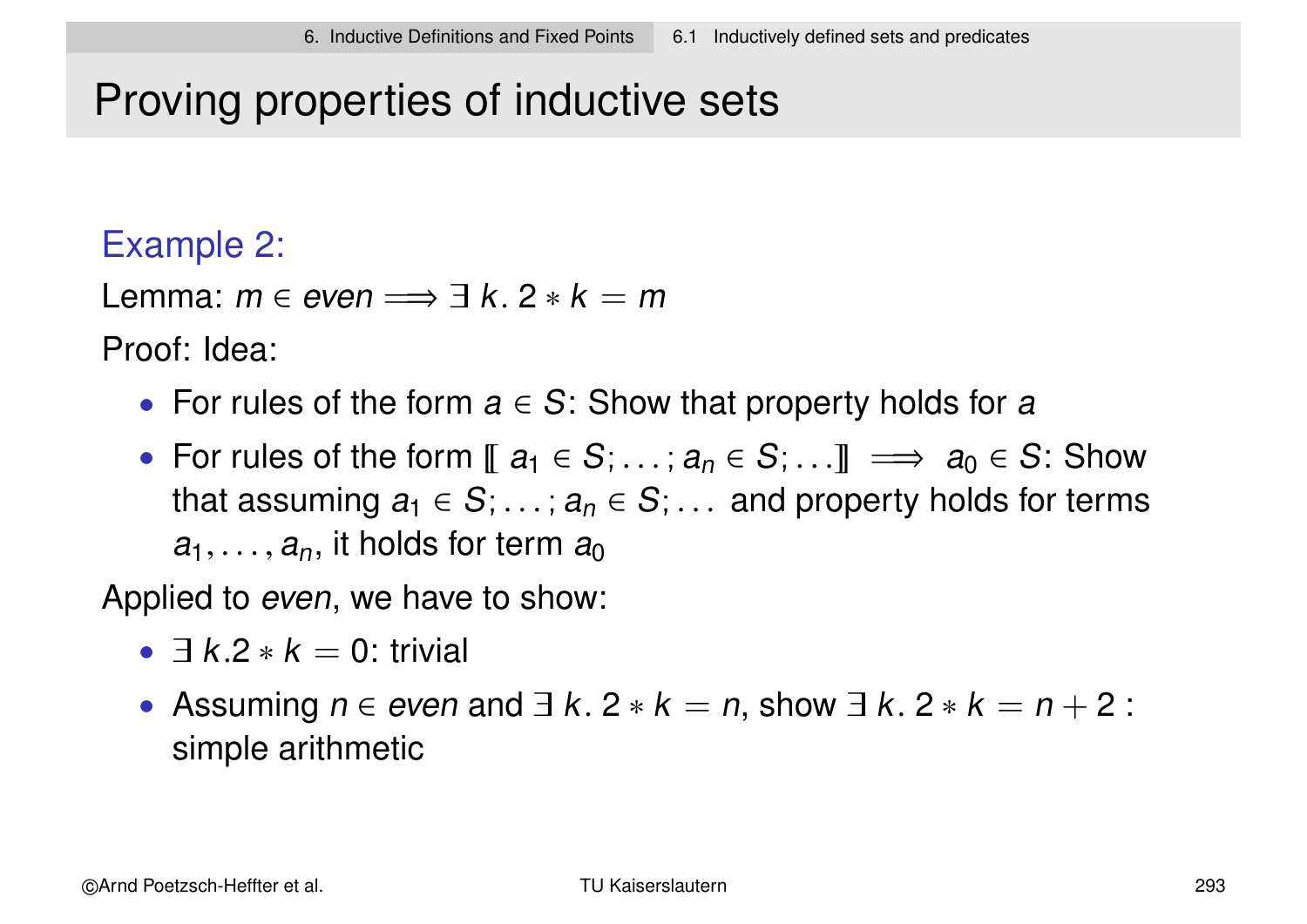### Rule induction for even

To prove  $n \in even \implies P$  n by rule induction, one has to show:

- $\bullet$  P 0
- $P n \implies P(n+2)$

Isabelle provides the rule even.induct:

$$
\llbracket n \in \text{even};\ P\ 0;\ \bigwedge n.\ P\ n \Longrightarrow P(n+2)\rrbracket \Longrightarrow P\ n
$$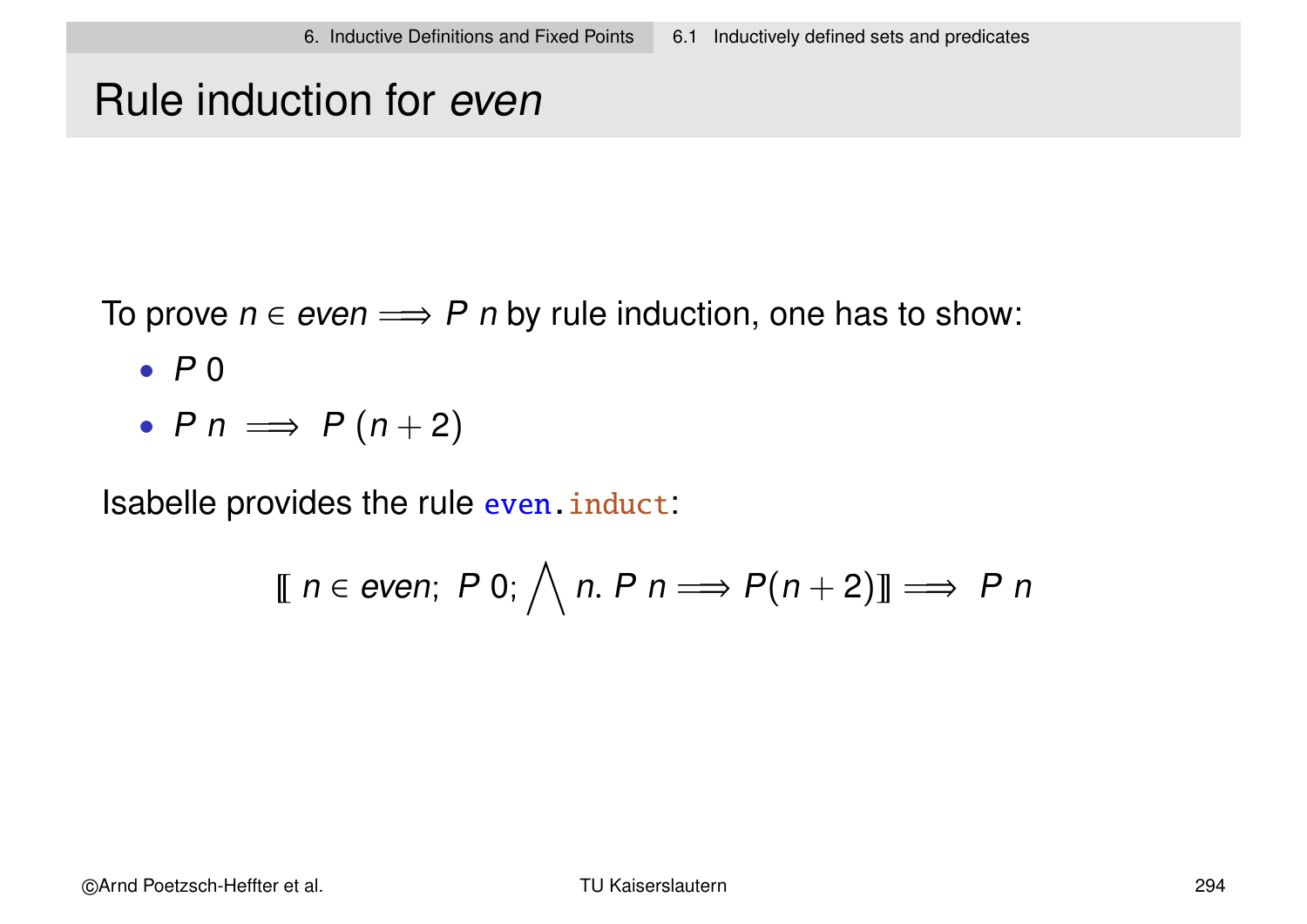# Rule induction vs. natural/structural induction

### Remarks:

- Rule induction uses the induction steps of the inductive definition and not of the underlying datatype! It differs from natural/structural induction.
- In the context of partial recursive functions, a similar proof technique is often called computational or fixed point induction.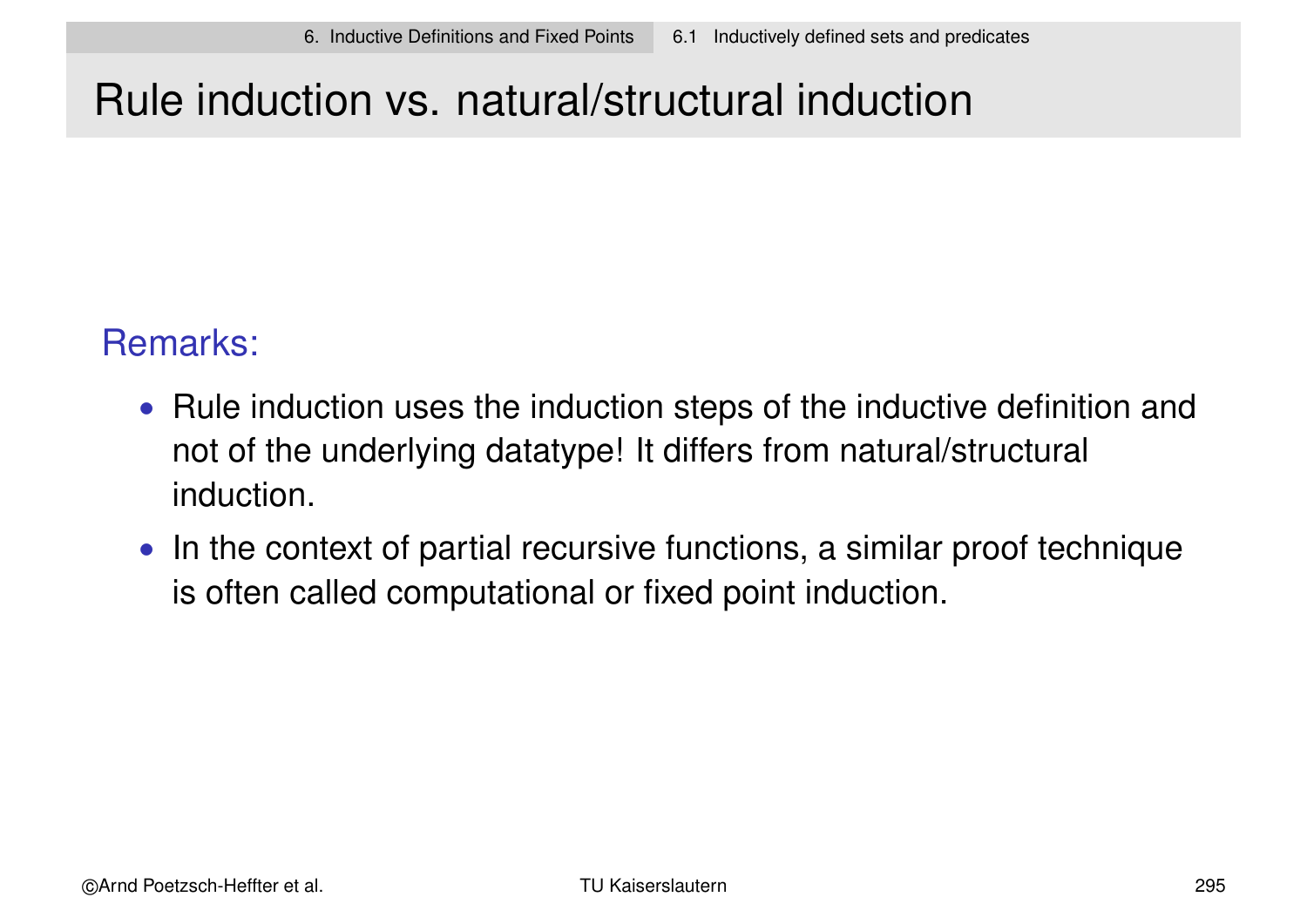# Rule induction in general

Let S be an inductively defined set.

To prove  $x \in S \implies P x$  by rule induction on  $x \in S$ , we must prove for every rule:

$$
[\![a_1 \in S; \ldots; a_n \in S]\!] \Longrightarrow a \in S
$$

that  $P$  is preserved:

$$
[\![P \ a_1; \ldots; P \ a_n]\!] \Longrightarrow P \ a
$$

In Isabelle/HOL: apply (induct rule: S.induct)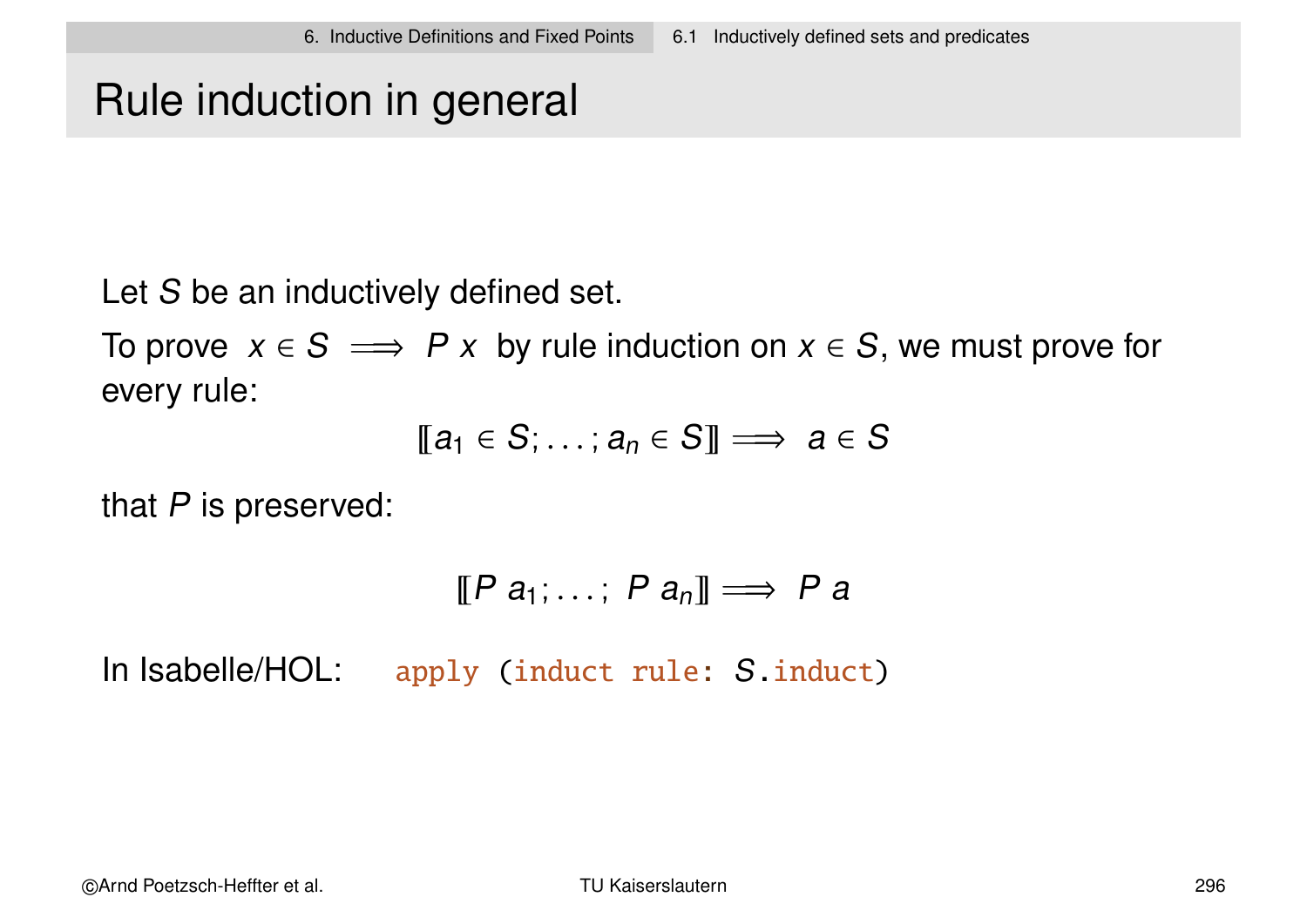### Inductive predicates

Isabelle/HOL also supports the inductive definition of predicates:

 $X \in S \quad \leadsto \quad S x$ 

Example:

```
inductive even:: "nat \Rightarrow bool" where
"even 0" |
"even n \implies even (n+2)
```
Comparison:

- predicate: simpler syntax
- set: direct usage of set operation, like ∪, etc.

Inductive predicates can be of type  $\alpha_1 \Rightarrow \cdots \Rightarrow \alpha_n \Rightarrow$  bool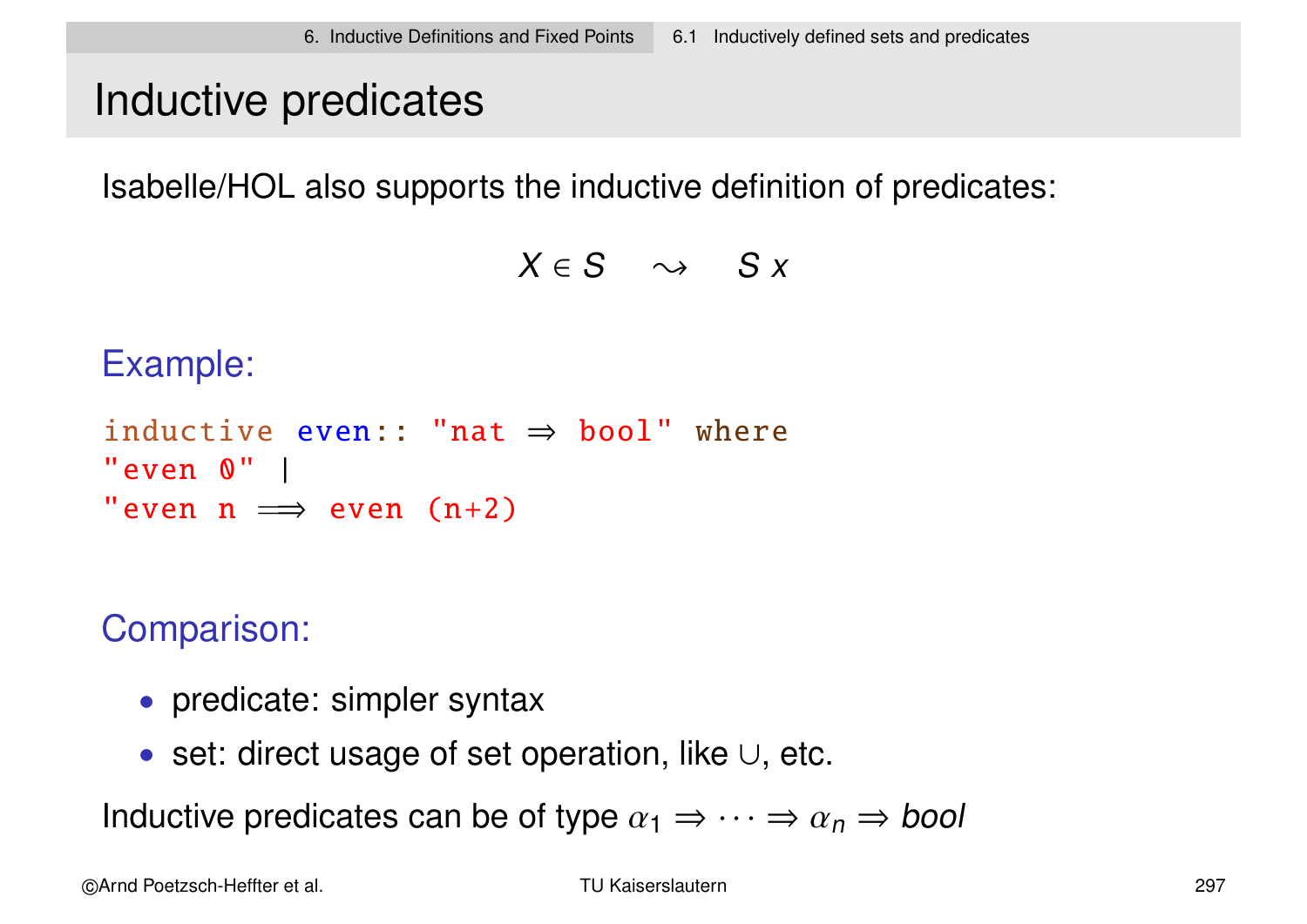### Further aspects

- Rule inversion and inductive cases (see IHT 7.1.5)
- Mutual inductive definitions (see IHT 7.1.6)
- Parameters in inductive definitions (see IHT 7.2)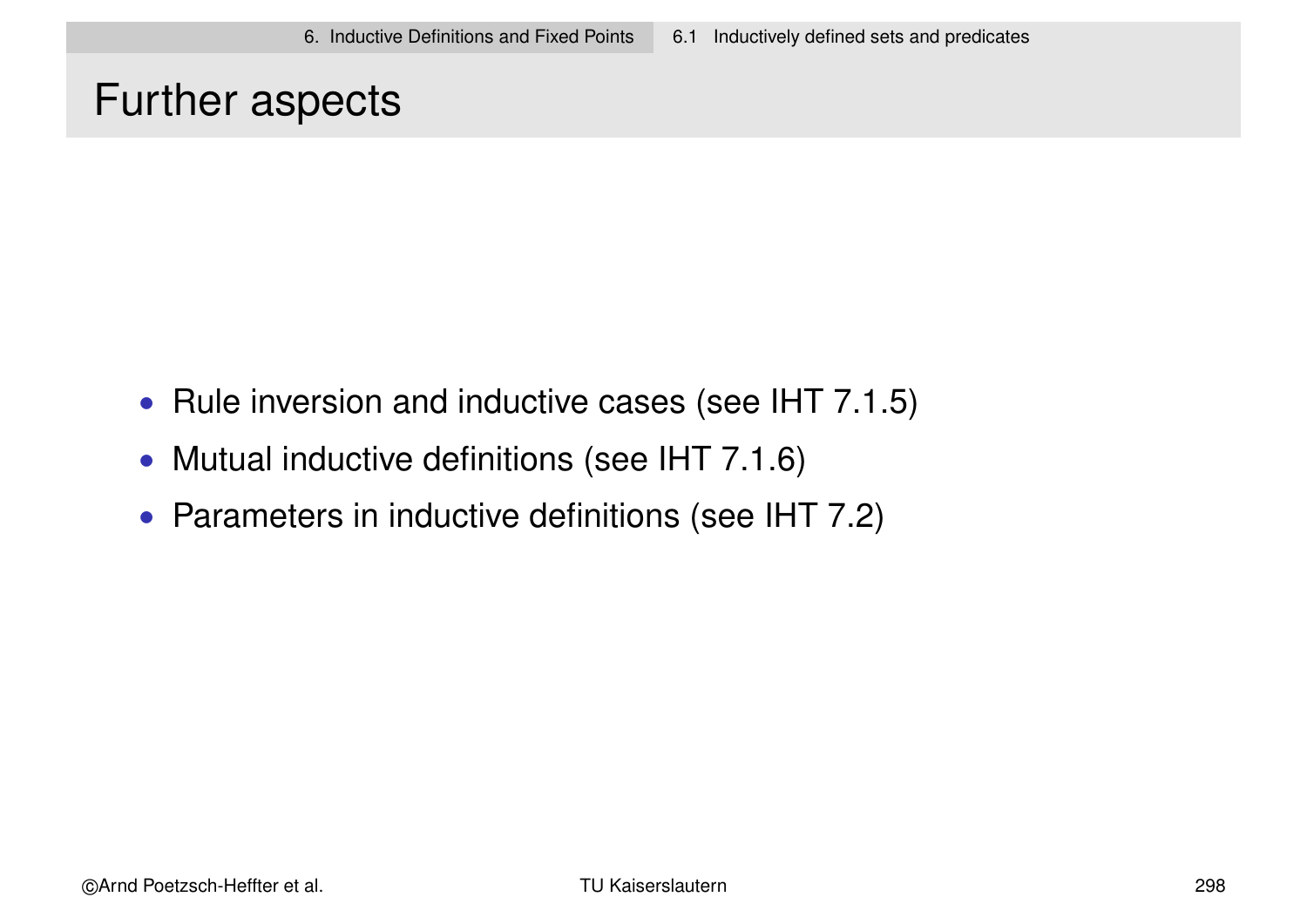### Section 6.2

# **Fixed point theory for inductive definitions**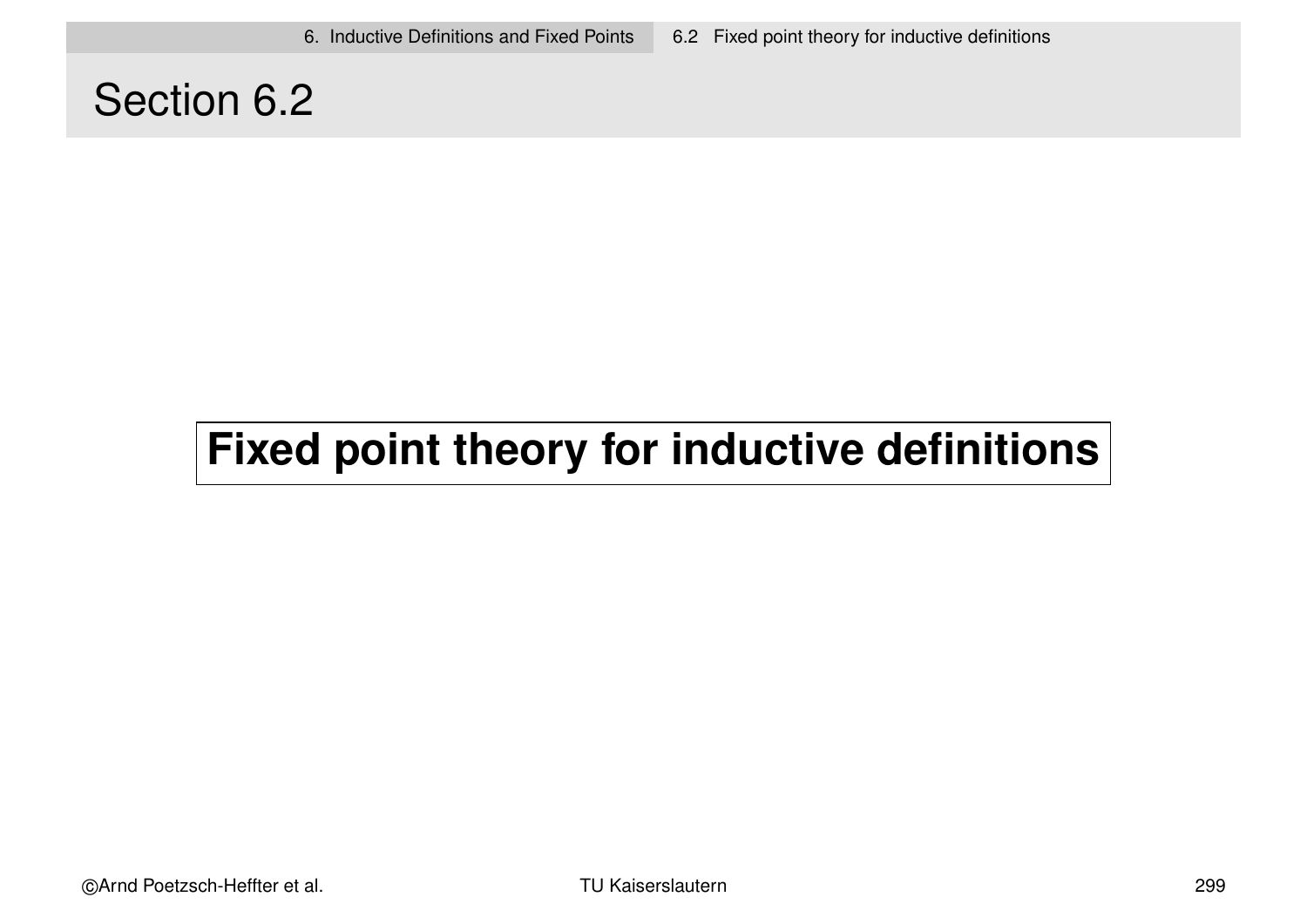# **Motivation**

### Introduction:

Inductive definitions can be considered as:

- Constant definition: define exactly one set (semantic interpretation)
- Axiom system: except all sets that satisfy the rules (axiomatic interpretation)
- Derivation system: show that an element is in a set by applying the rules (derivational interpretation)

Isabelle/HOL is based on the semantic interpretation. In addition, it allows to use the rules as part of the derivation system.

### Remark

The interpretations have advantages and disadvantages/problems.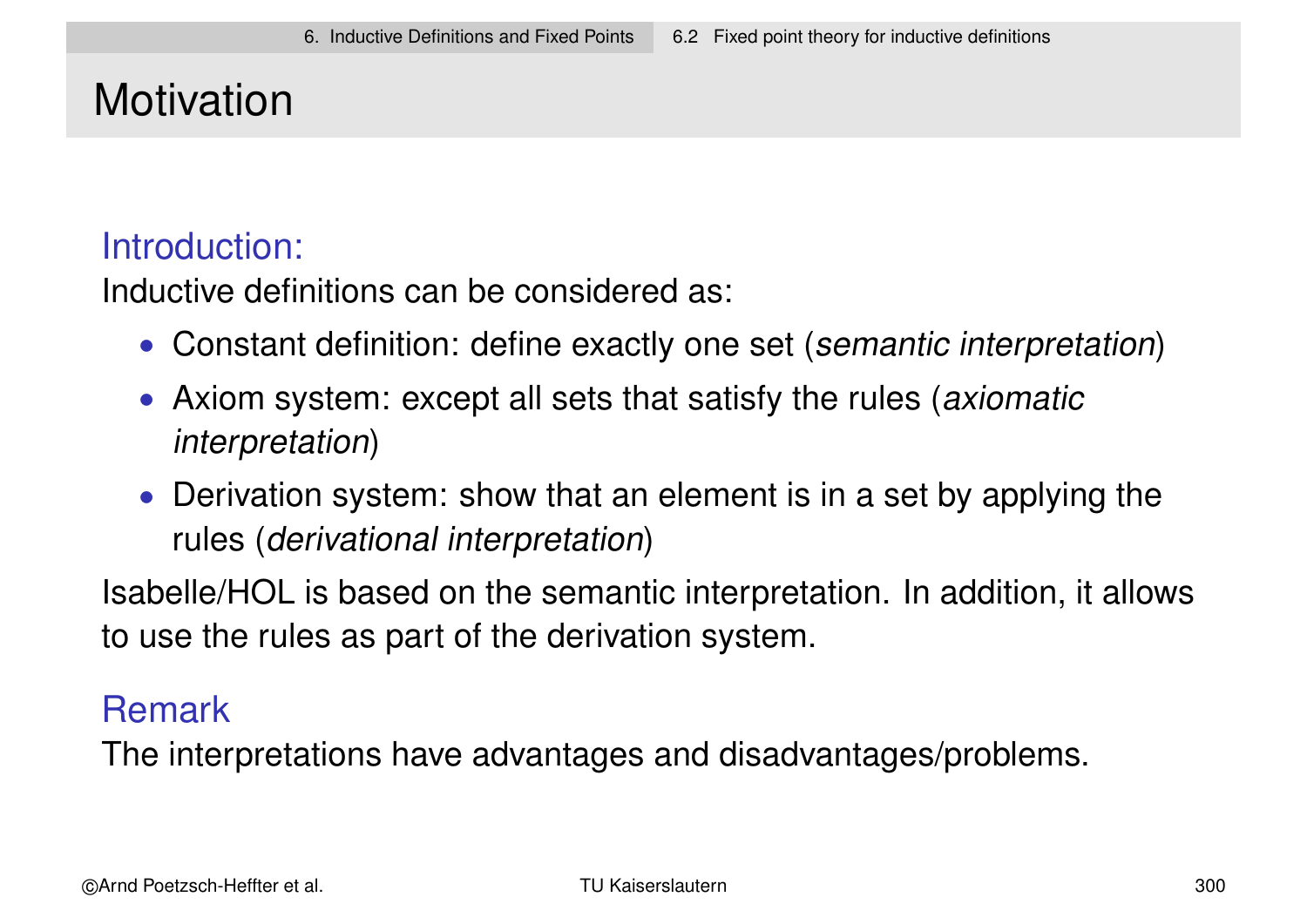### Illustrating the problems

### Problem of semantic interpretation:

We have to assign a set to any well-formed inductive definition.

#### Example:

Which set should be assigned to fooset:

```
inductive set fooset :: "nat set" where
 "n \epsilon fooset \implies n+1 \epsilon fooset"
```
### Problem of derivational interpretation

The rules of the definition are too weak. E.g., we cannot prove:

 $3 \notin even$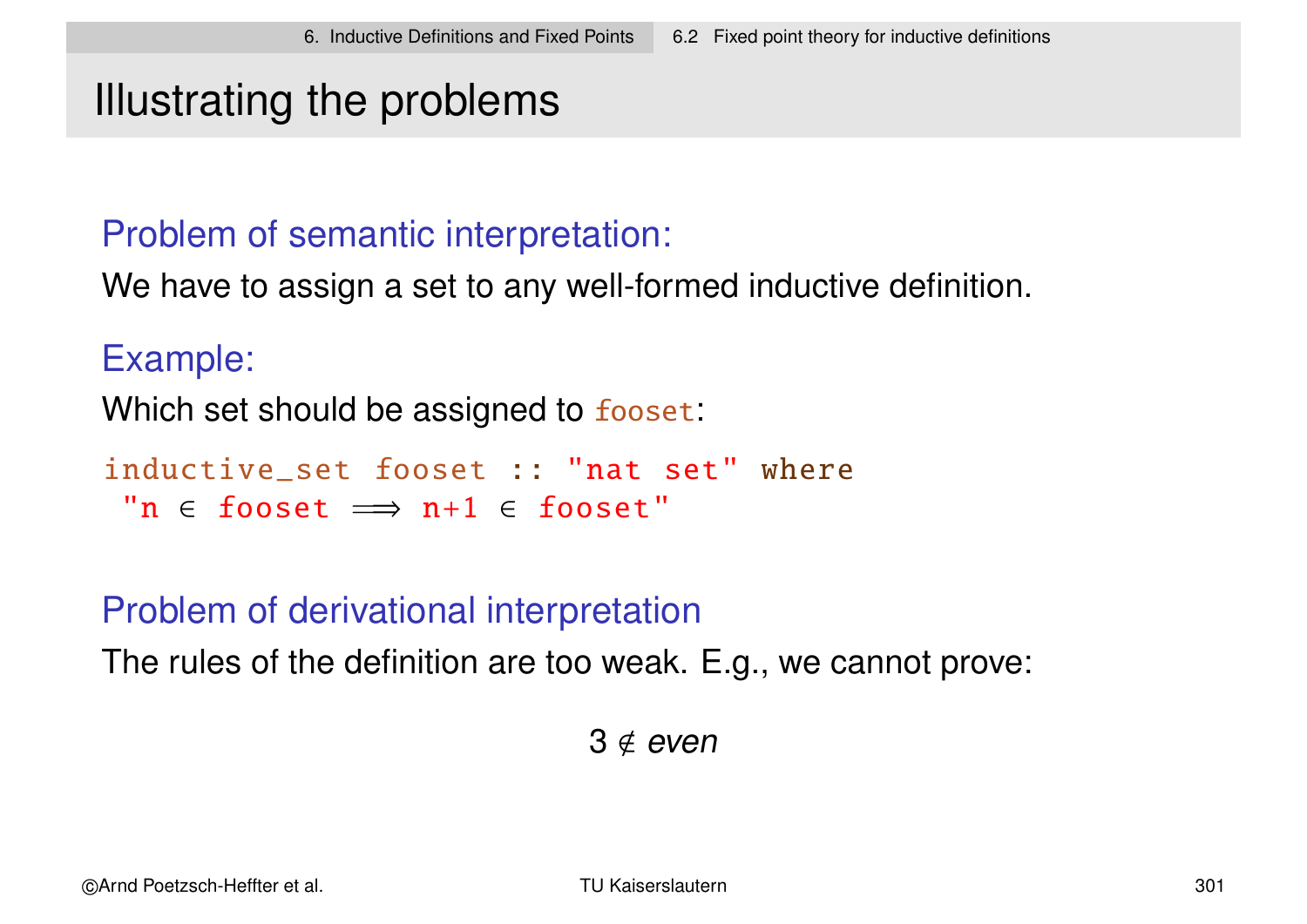# "Looseness" of rules

### Problem of axiomatic interpretation:

There are usually many sets satisfying the rules of an inductive definition.

### Example:

The following set even<sub>2</sub> satisfies the rules of even:

```
definition even2 :: "nat set" where
  "even2 = { n. n \neq 1 }"
```
 $lemma "0 \in even 2"$ lemma "n  $\in$  even2  $\implies$  n+2  $\in$  even2"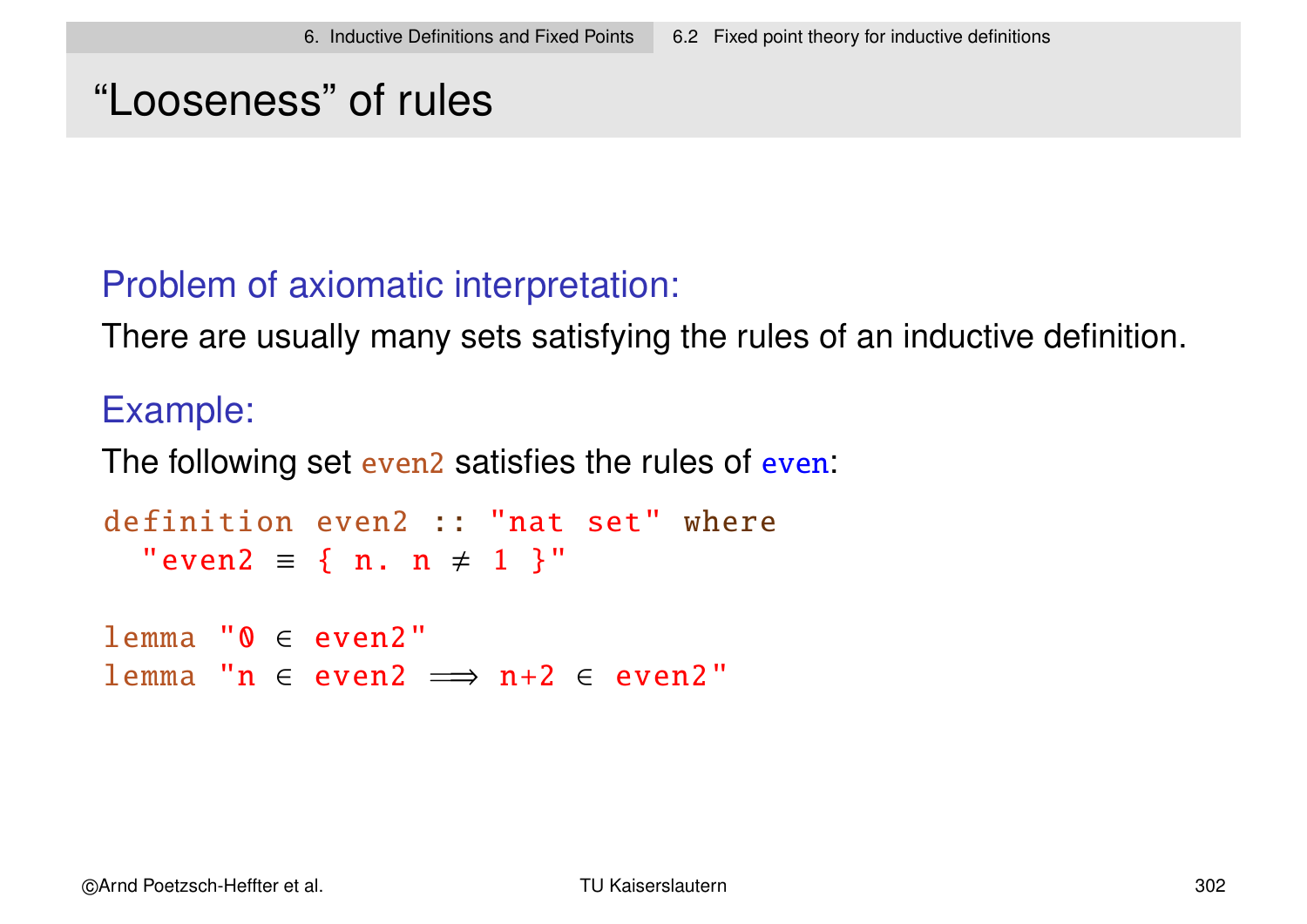# Semantics of inductive definition

### **Definition**

Let  $f: T \Rightarrow T$  be a function. A value x is called a fixed point of f if  $x = f x$ .

### Semantics approach for inductive definitions

Three steps:

- Transform inductive definition *ID* into "normalized form"
- "Extract" a fixed point equation for a function  $F_{ID}$  ::  $\alpha$  set  $\Rightarrow \alpha$  set
- Take the least fixed point

### **Assumption**

For every (well-formed) inductive definition, the least fixed point exists.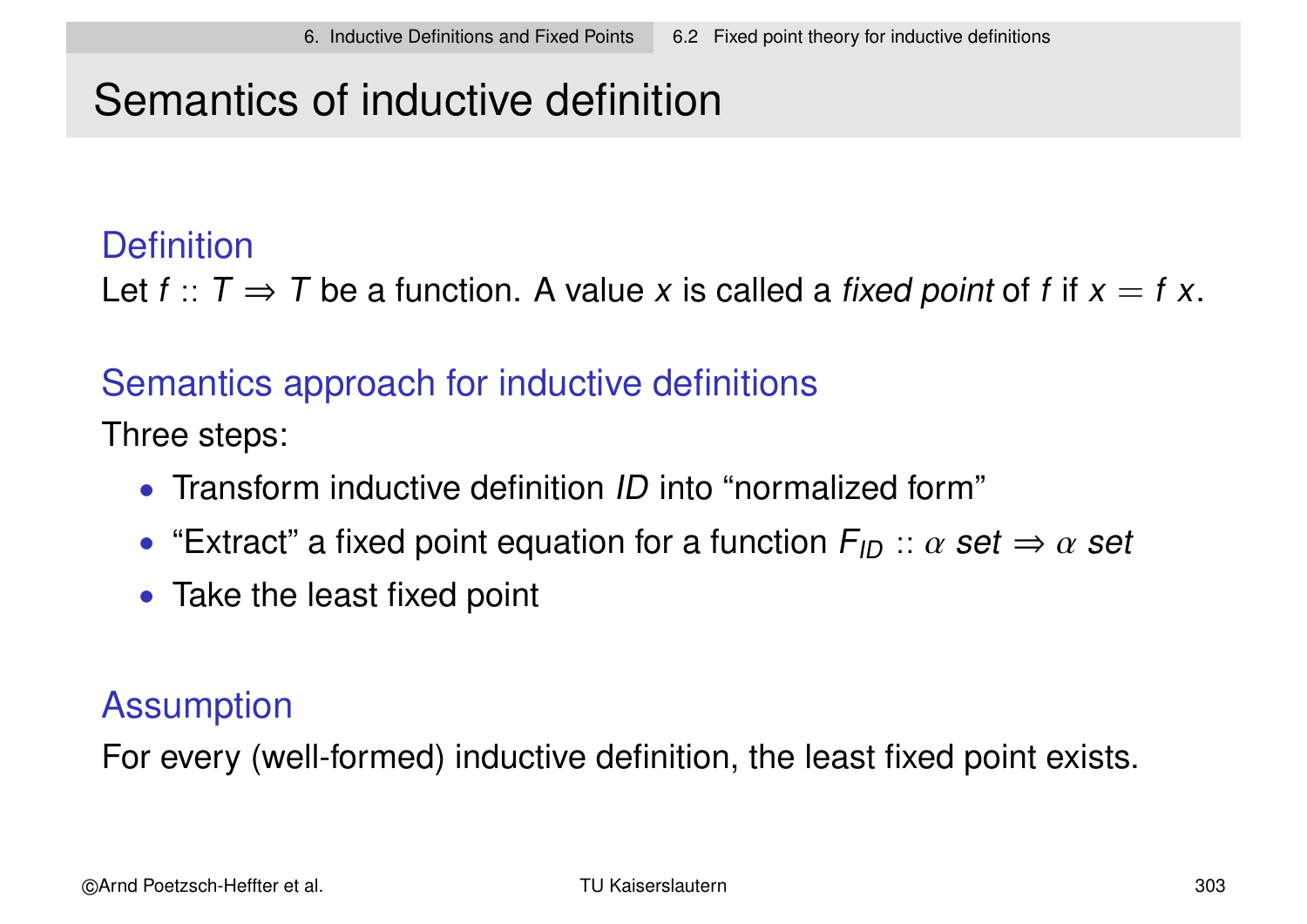# Transformation to "normalized form"

A "normalized" inductive definition has exactly one implication of the form:

```
inductive set S :: "\alpha set" where
      \mathsf{m} \in (F_S \, S) \implies \mathsf{m} \in S"
```
Example:

```
inductive set even :: "nat set" where
     "0 \in even" |
     "n \epsilon even \implies n+2 \epsilon even"
```
has the normalized form:

inductive\_set even :: "nat set" where  $\mathsf{m} \in \{\mathfrak{m}. \mathfrak{m} = \mathsf{0} \ \lor \ (\exists \mathfrak{n}. \mathfrak{n} \in \text{even} \ \land \ \mathfrak{m} = \mathfrak{n} + 2) \} \implies \mathfrak{m} \in \text{even}$ " That is, the function  $F_{even}$  is  $F_{even}$  nset = {m m=0  $\vee$  ( $\exists$ n n  $\in$  nset  $\wedge$  m=n+2)}

©Arnd Poetzsch-Heffter et al. TU Kaiserslautern 304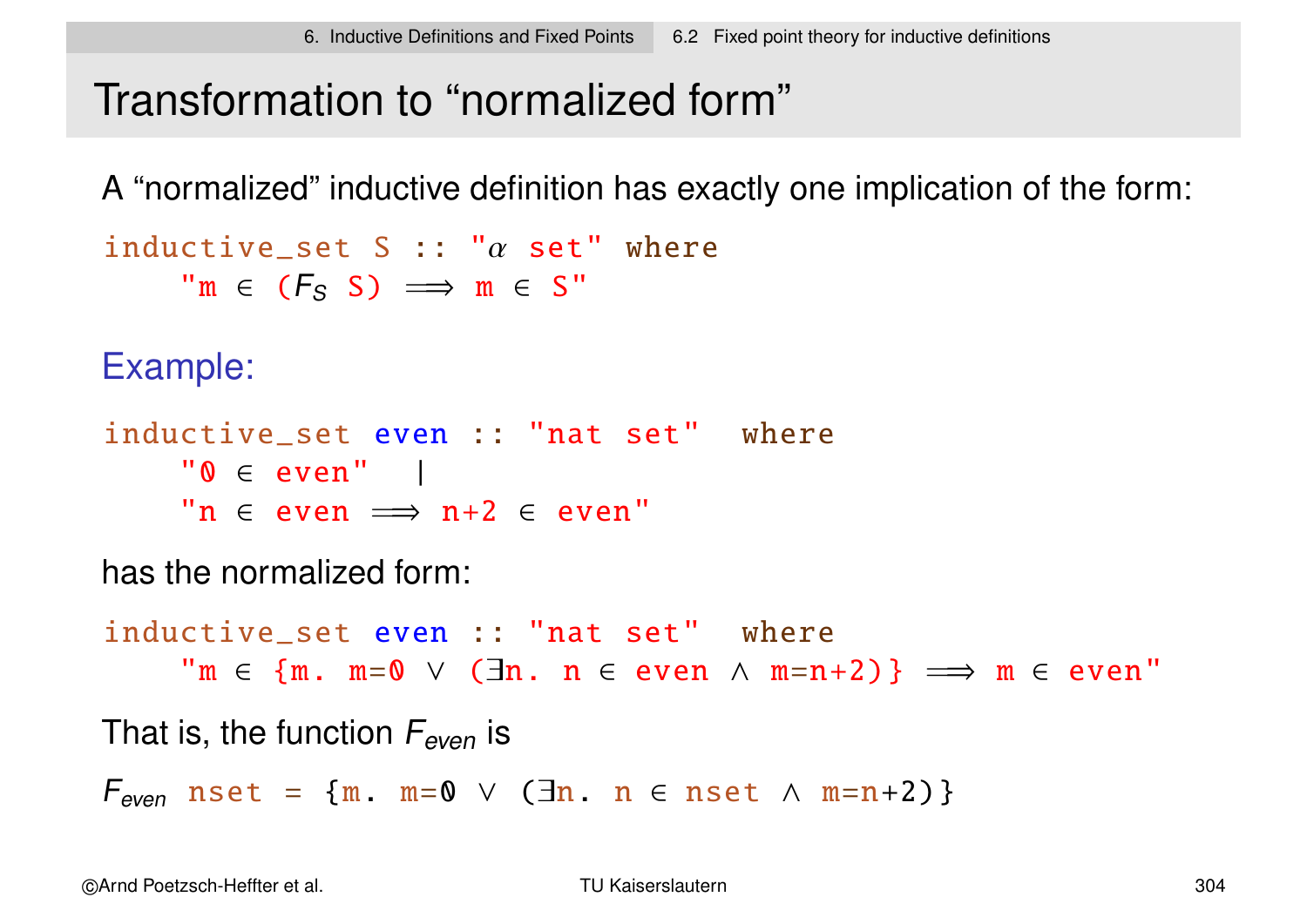# Fixed point equation and existence of fixed points

Fixed point equation for a "normalized" inductive definition:

 $F_S$  S = S

### Existence of fixed points:

Unique least and greatest fixed points exist if

- 1.  $F_S$  is monotone, i.e.,  $F_S S \subseteq S$  for all S.
- 2. Domain (and range) of  $F<sub>S</sub>$  is a complete lattice (Knaster-Tarski theorem)

Prerequisites are satisfied for inductive definitions, because

- 1. In inductive definitions, occurrence of  $x \in S$  must be *positive*, and this allows to prove monotonicity.
- 2. Set of sets are a complete lattice with  $\subseteq$  as ordering.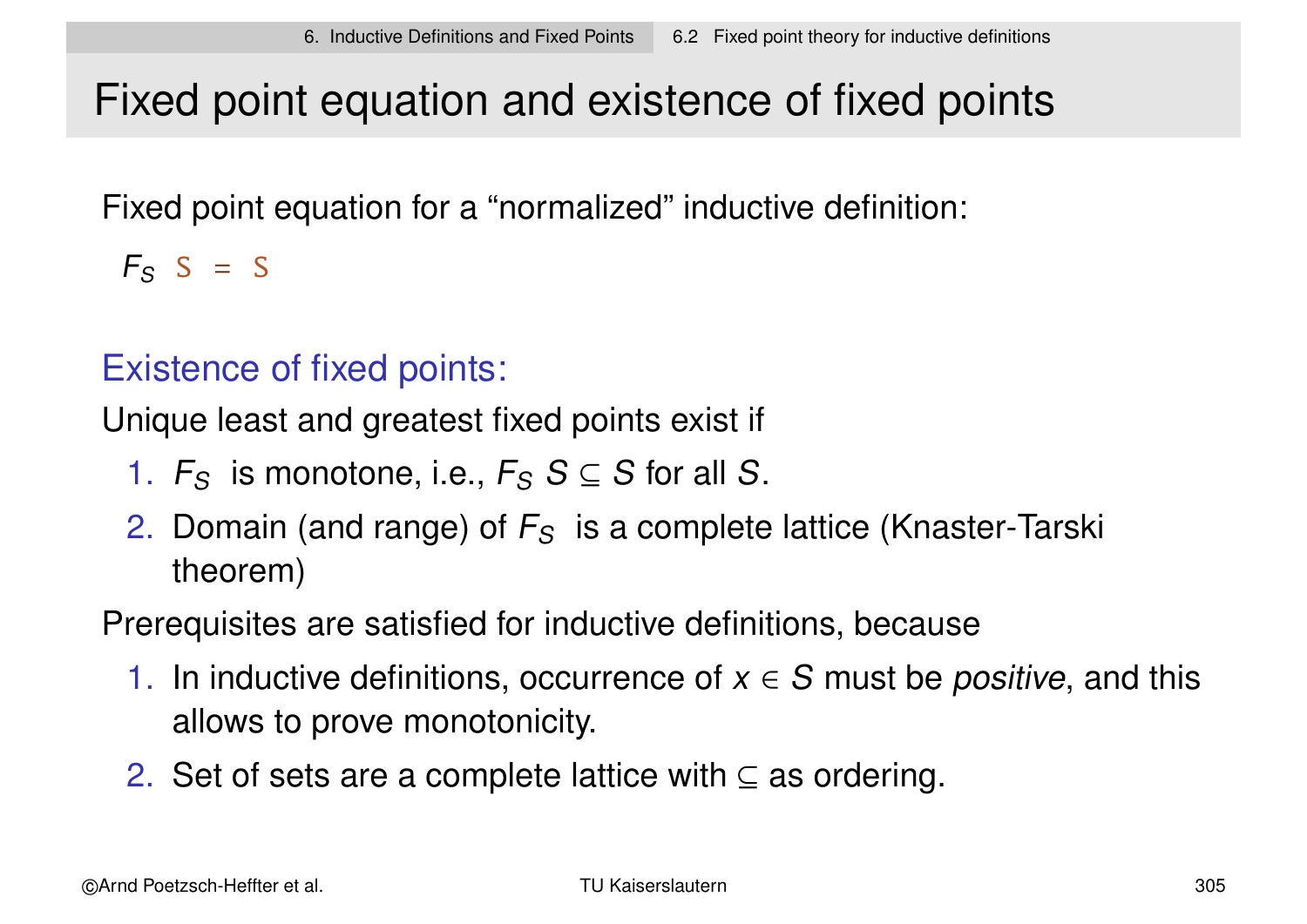# Supremum and infimum

### Definition (Supremum/infimum)

Let  $(L, \leq)$  be partially ordered set and  $A \subseteq L$ .

• Supremum:  $y \in L$  is called a supremum of A if y is an upper bound of A, i.e.,  $b \le y$  for all  $b \in A$  and

 $\forall y' \in L : ((y' \text{ upper bound of } A) \longrightarrow y \leq y')$ 

• Infimum: analogously defined, greatest lower bound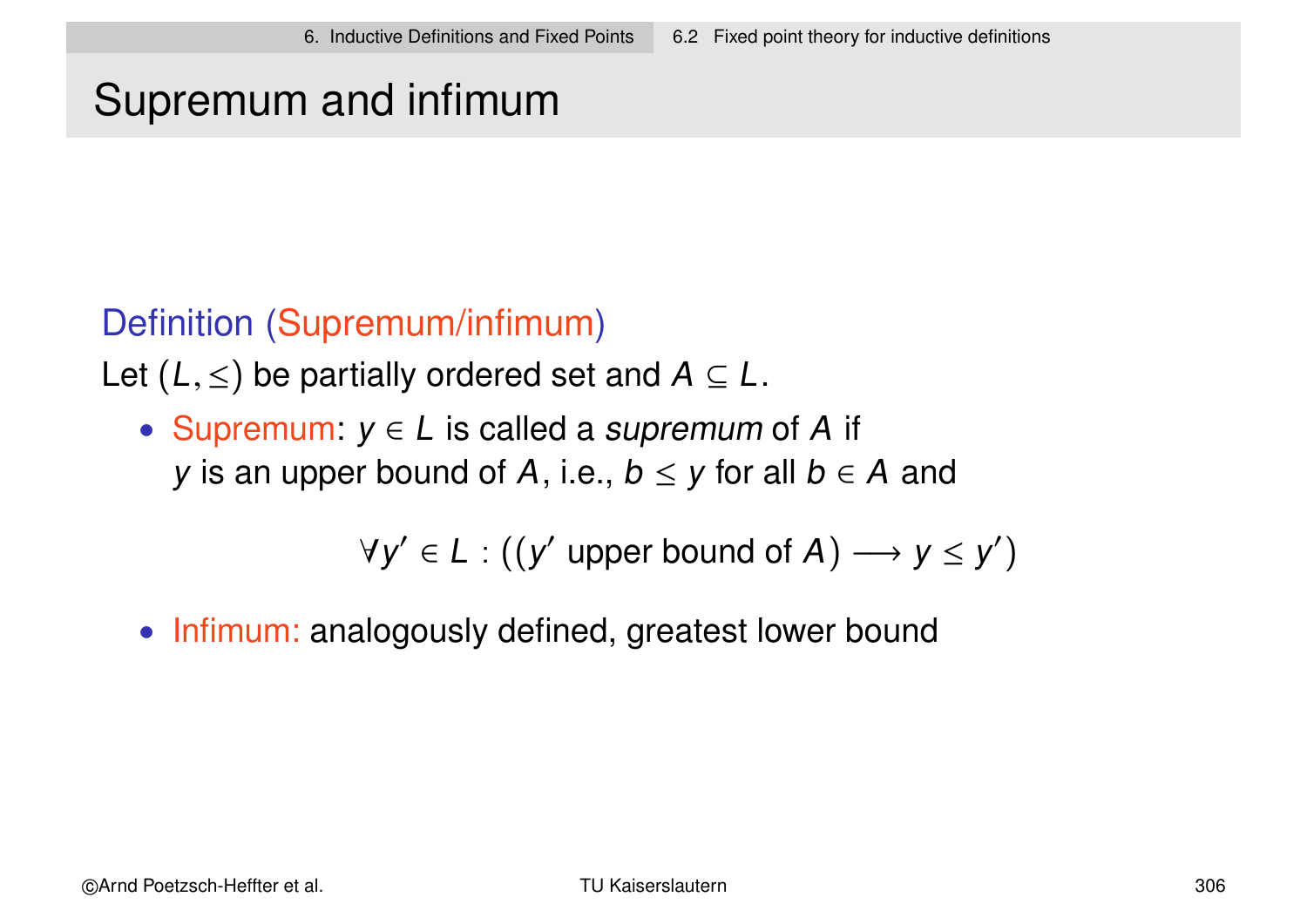# Complete lattices

### Definition (Complete lattice)

A partially ordered set  $(L, \leq)$  is a complete lattice if every subset A of L has both an infimum (also called the meet) and a supremum (also called the join) in L.

The meet is denoted by  $\wedge$  A, the join by  $\vee$  A.

#### Lemma

Complete lattices are non empty.

#### Lemma

Let  $\mathcal{P}(S)$  be the power set of a set S.  $(\mathcal{P}(S), \subseteq)$  is a complete lattice.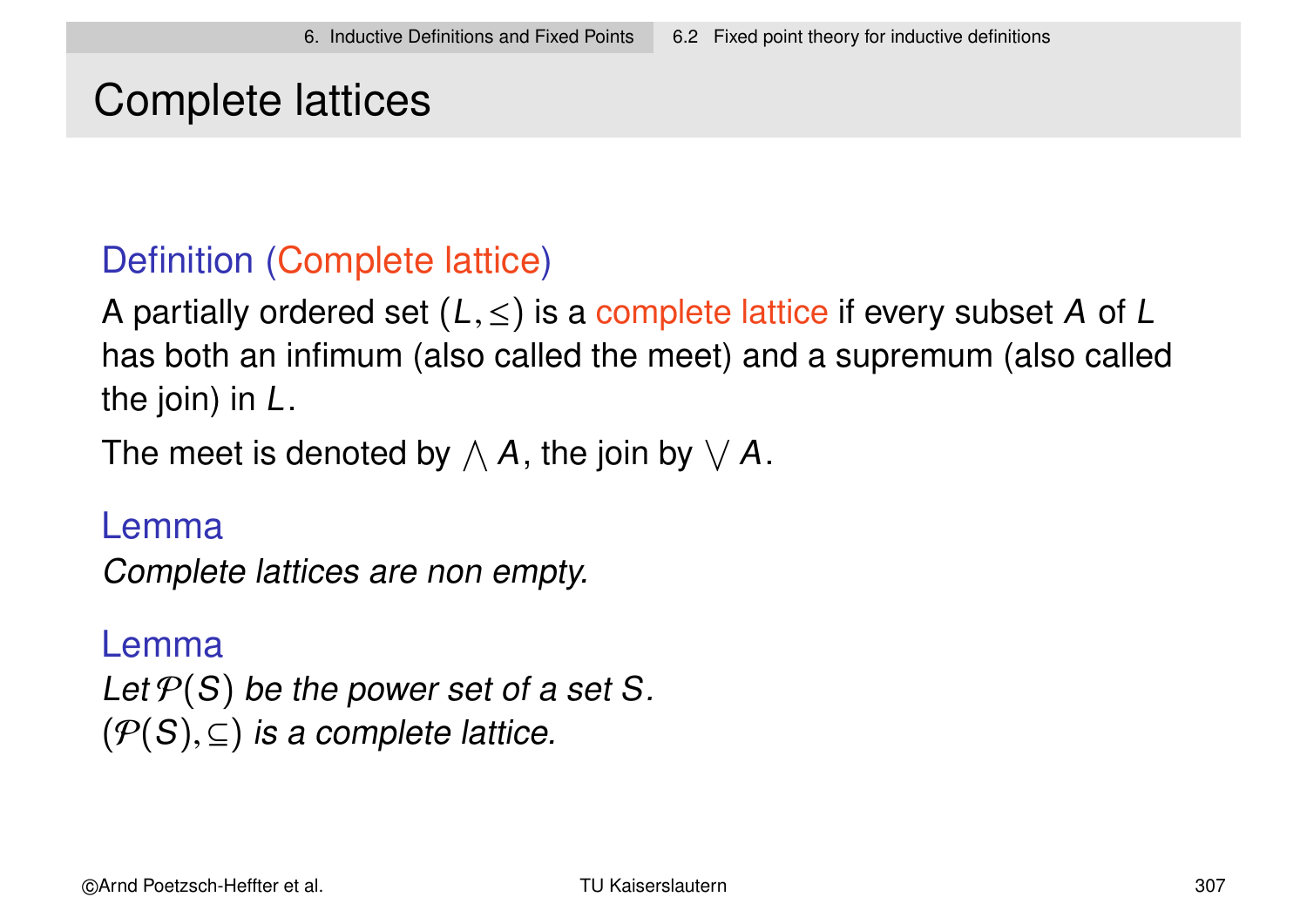# Existence and structure of fixed points

### Theorem (Knaster-Tarski)

Let  $(L, \leq)$  be a complete lattice and let F : L  $\rightarrow$  L be a monotone function. Then the set of fixed points of F in L is also a complete lattice.

### Corollary (Knaster-Tarski)

F has a (unique) least and greatest fixed point.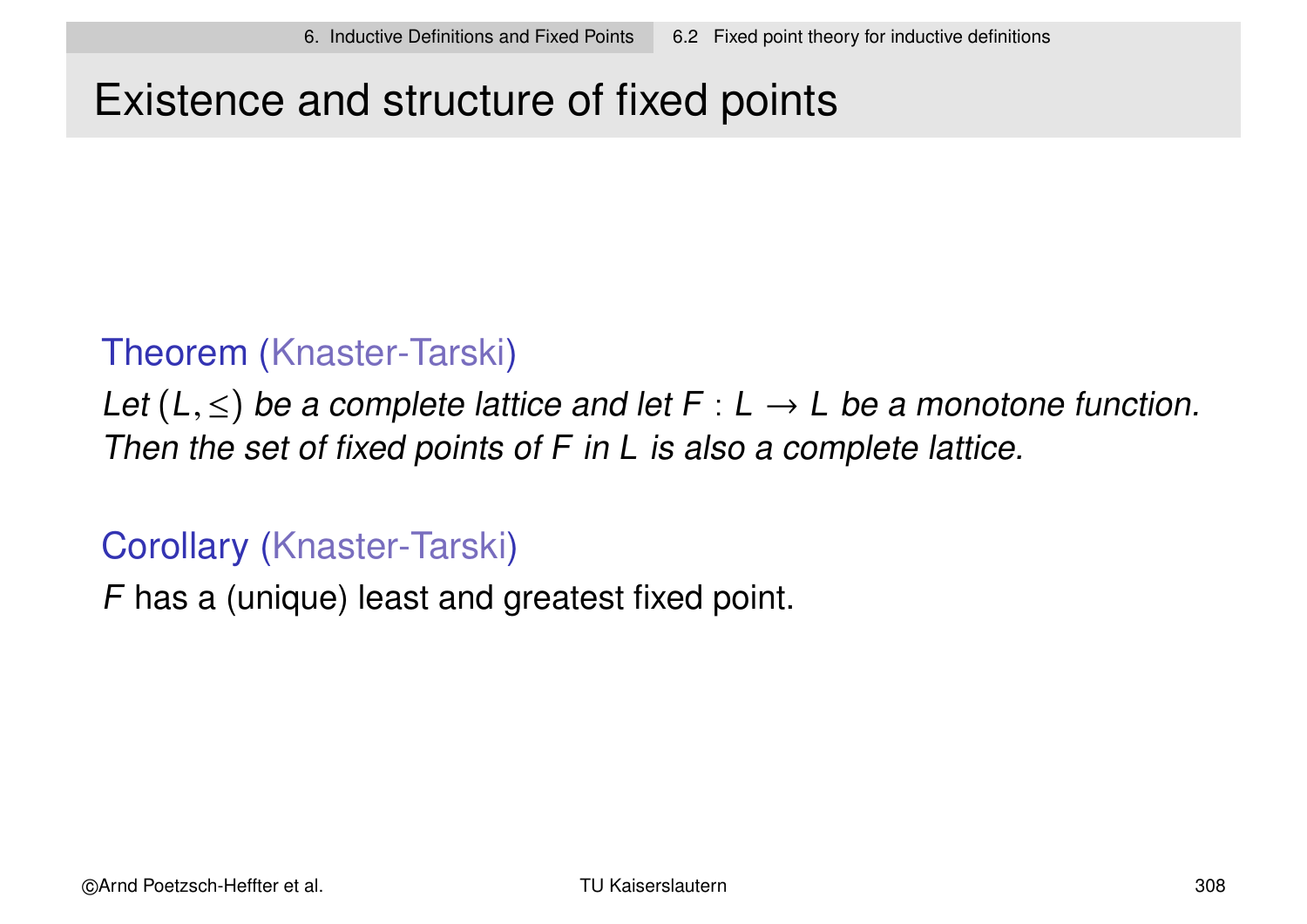# Proof of Knaster-Tarski Corollary

We prove:

The set of all fixed points P of F,  $P \subseteq L$ , has the following properties:

- 1.  $\forall P = \forall \{ y \in L \mid y \leq F(y) \}$
- 2.  $(\vee P) \in P$

3. 
$$
\bigwedge P = \bigwedge \{ y \in L \mid F(y) \leq y \}
$$

4.  $(\wedge P) \in P$ 

That is,  $(\vee P)$  is the greatest and  $(\wedge P) \in P$  the least fixed point.

### Proof:

We show the first two properties. The proof of the third and forth property are analogous.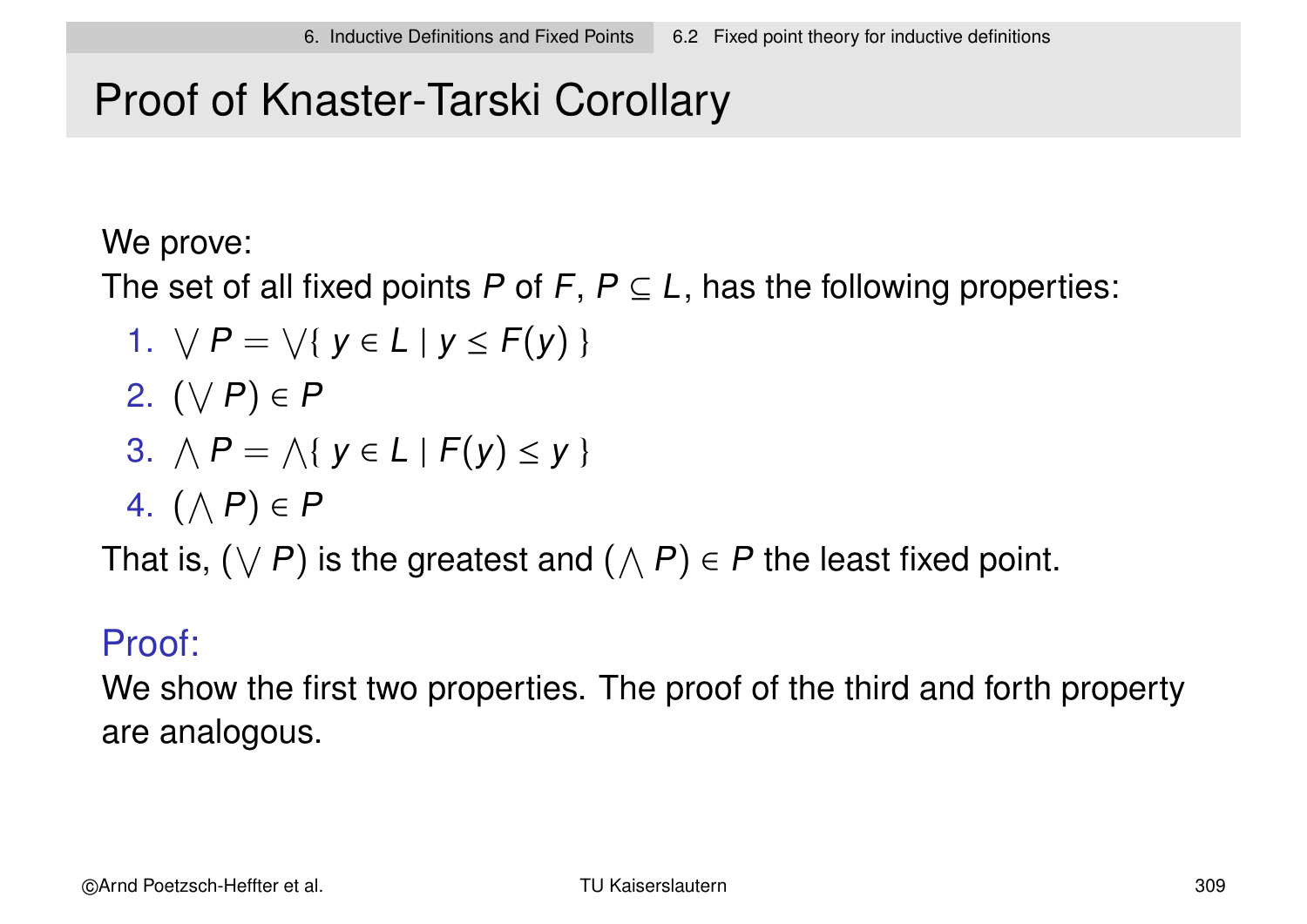# Proof of Knaster-Tarski Corollary (2)

Show: 
$$
\forall P = \forall \{ y \in L | y \le F(y) \}
$$
 and  $(\forall P) \in P$ 

Let  $D = \{ y \in L \mid y \leq F(y) \}$  and  $u = \sqrt{D}$ . We show:

 $u \in P$  and  $u = \sqrt{P}$ , i.e., u is the greatest fixed point of F.

For all  $x \in D$ , also  $F(x) \in D$ , because F is monotone and  $F(x) \leq F(F(x))$ .

 $F(u)$  is an upper bound of D, because for  $x \in D$ ,  $x \le u$  and  $F(x) \le F(u)$ , i.e.,  $x \leq F(x) \leq F(u)$ .

As u is least upper bound,  $u \leq F(u)$ . Thus,  $u \in D$ .

As shown above,  $u \in D$  implies  $F(u) \in D$ , thus  $F(u) \leq u$ .

In summary,  $F(u) = u$ , i.e., u is a fixed point,  $u \in P$ .

Because  $P \subseteq D$ ,  $\vee P \leq \vee D$ , hence  $u \leq \vee P \leq u$ , i.e.,  $u = \vee P$ .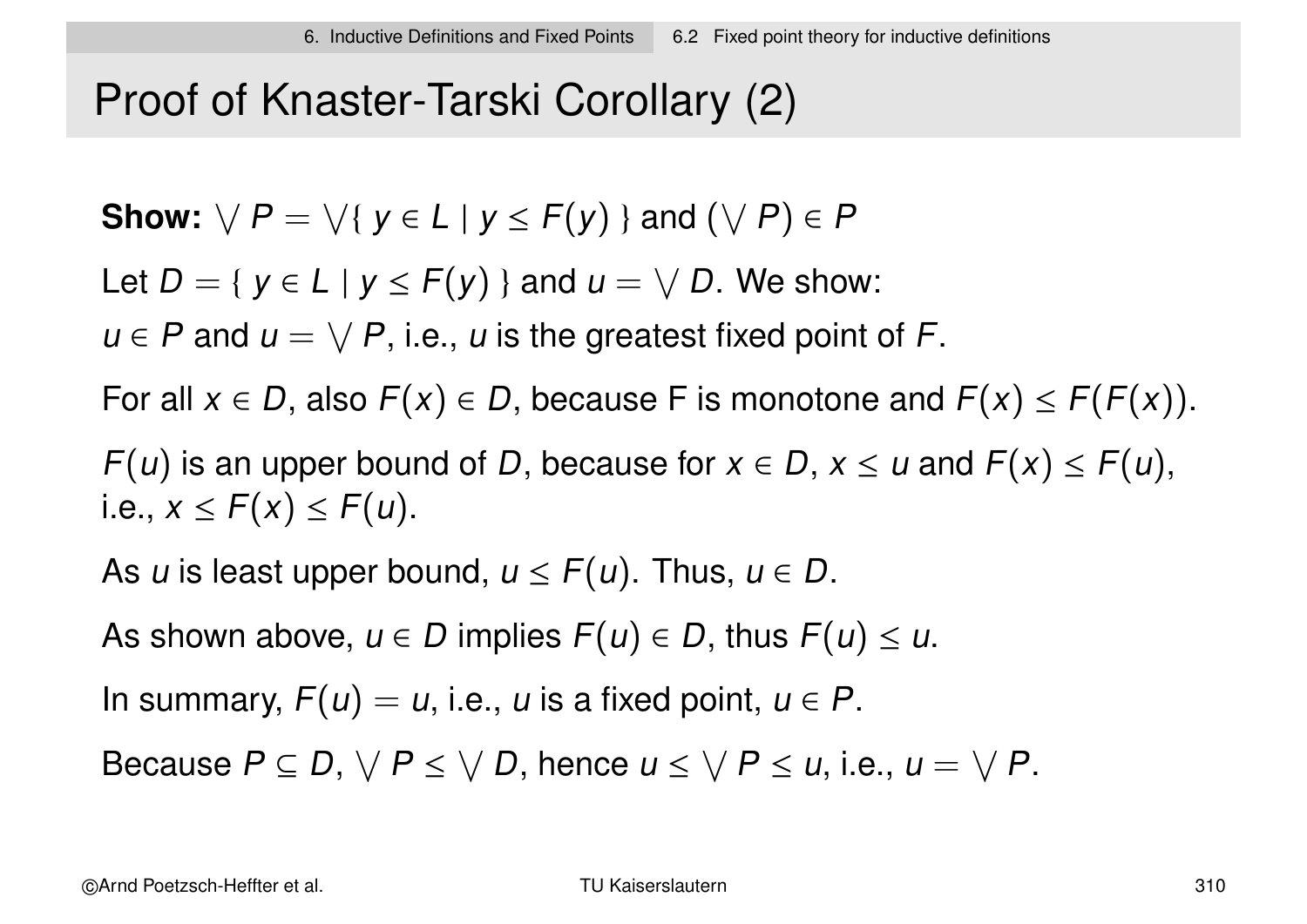# Lattices in Isabelle/HOL

#### **Remark**

Isabelle/HOL handles:

- lattices in Chapter 5 of theory Main
- complete lattices in Chapter 8 of theory Main
- inductive definitions and Knaster-Tarski in Chapter 9

The natural numbers are introduced in Chapter 15, using an inductive definition!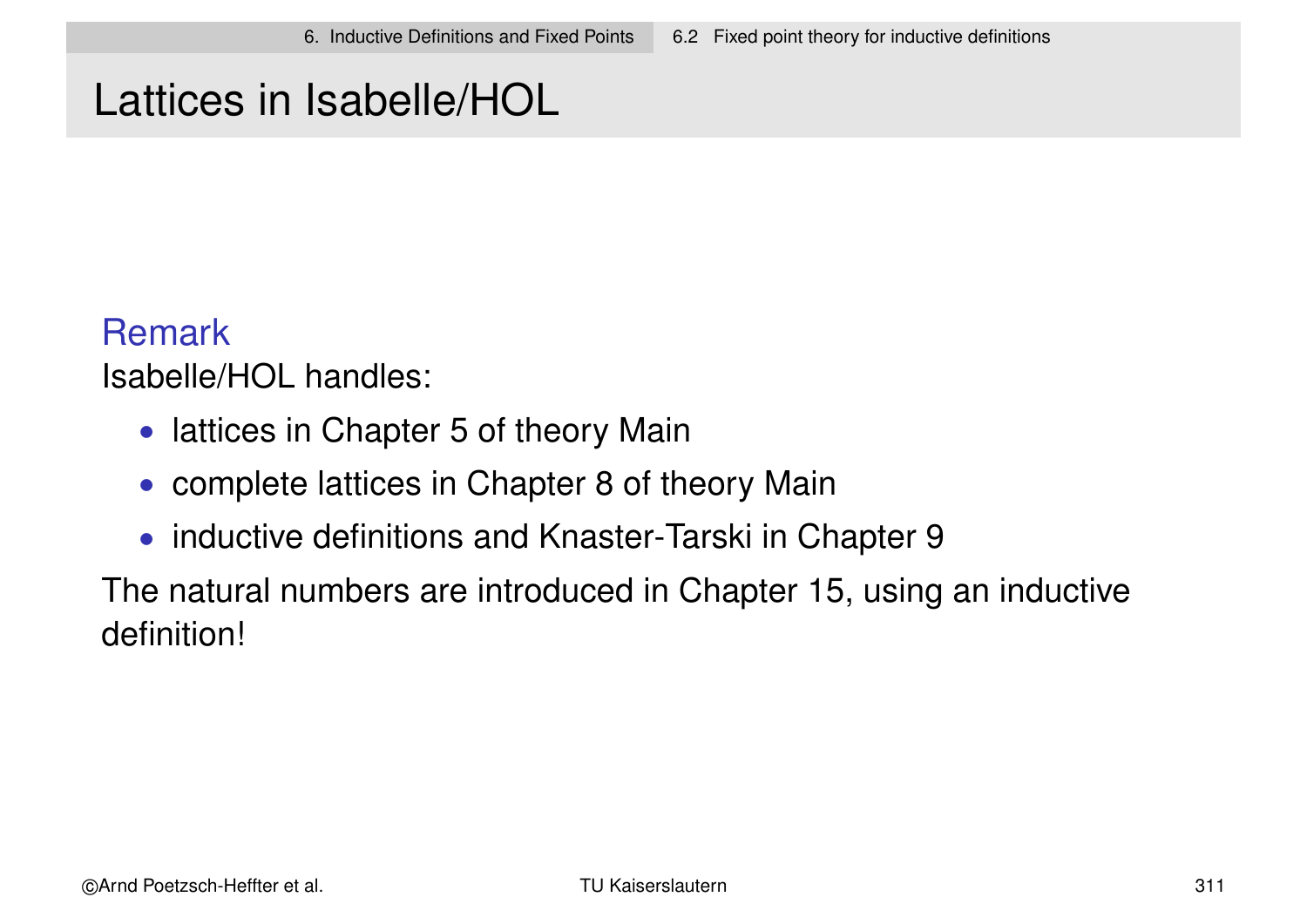# Some related definitions and lemmas in Isabelle/HOL

\n
$$
\text{mono } f \equiv \forall A \ B. \ A \leq B \longrightarrow f \ A \leq f \ B \qquad \text{(mono\_def)}
$$
\n
$$
\text{where } A, \ B \ \text{are often sets and } \leq^* \text{ is } \leq^* \text{}
$$
\n
$$
\text{If } p \ f \equiv \text{Inf} \{ u \mid f \ u \leq u \}
$$
\n
$$
\text{mono } f \implies \text{If } p \ f = f \ (\text{If } p \ f) \text{}
$$
\n
$$
\text{mono } f \colon f \ (\text{inf } (\text{If } p \ f) \ P) \leq P \text{]} \implies \text{If } p \ f \leq P \text{}
$$
\n
$$
\text{If } p \text{\_und (1)} \text{ then } \text{If } p \ f \equiv \text{Sup} \{ u \mid u \leq f \ u \}
$$
\n
$$
\text{mono } f \implies \text{gfp } f = f \ (\text{gfp } f) \text{}
$$
\n
$$
\text{mono } f \Rightarrow \text{gfp } f = f \ (\text{gfp } f) \text{}
$$
\n
$$
\text{mono } f \colon X \leq f \ (\text{sup } X \ (\text{gfp } f)) \text{] } \implies X \leq \text{gfp } f \text{}
$$
\n
$$
\text{(coinduct)}
$$
\n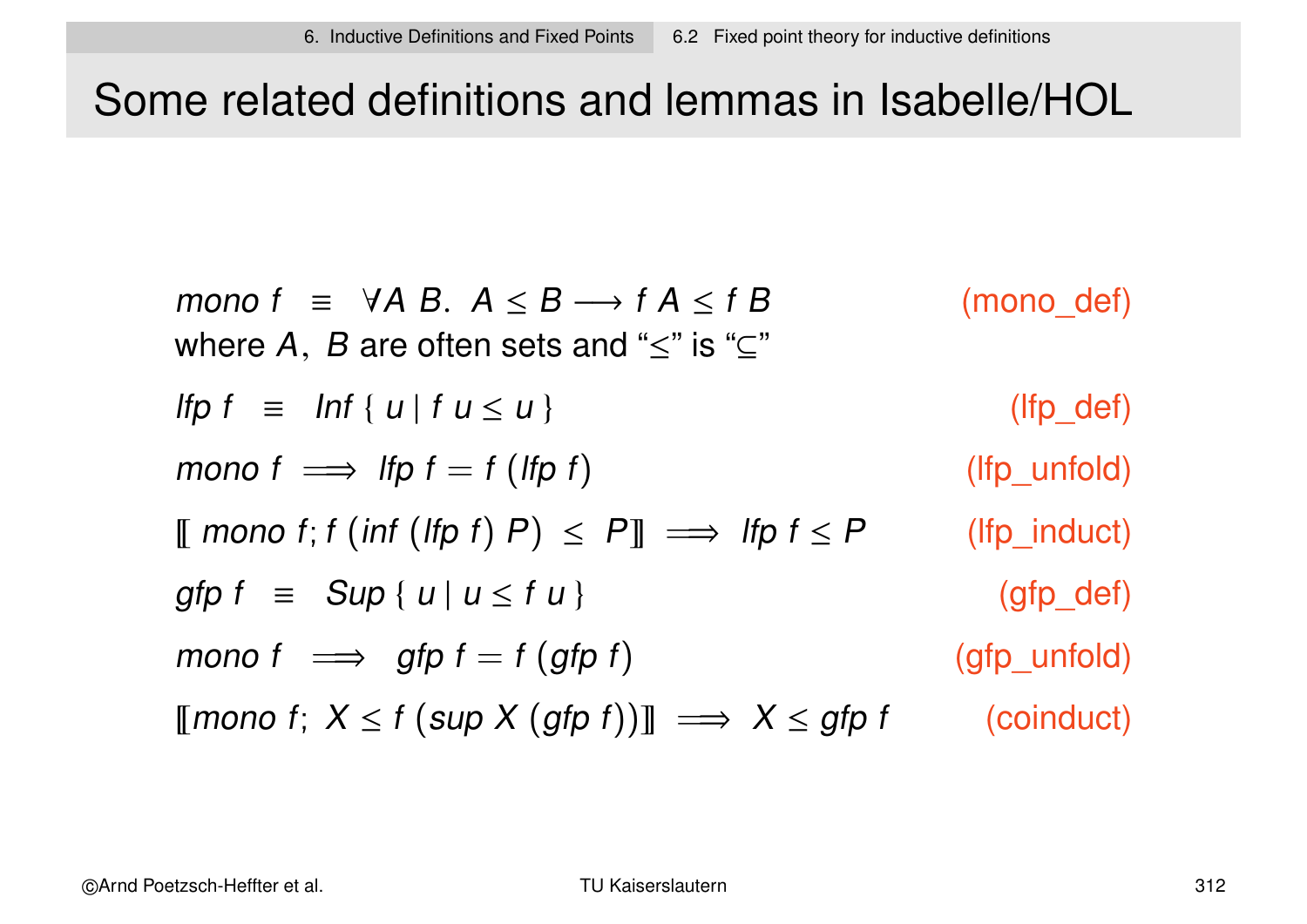### Section 6.3

# **Specifying and verifying transition systems**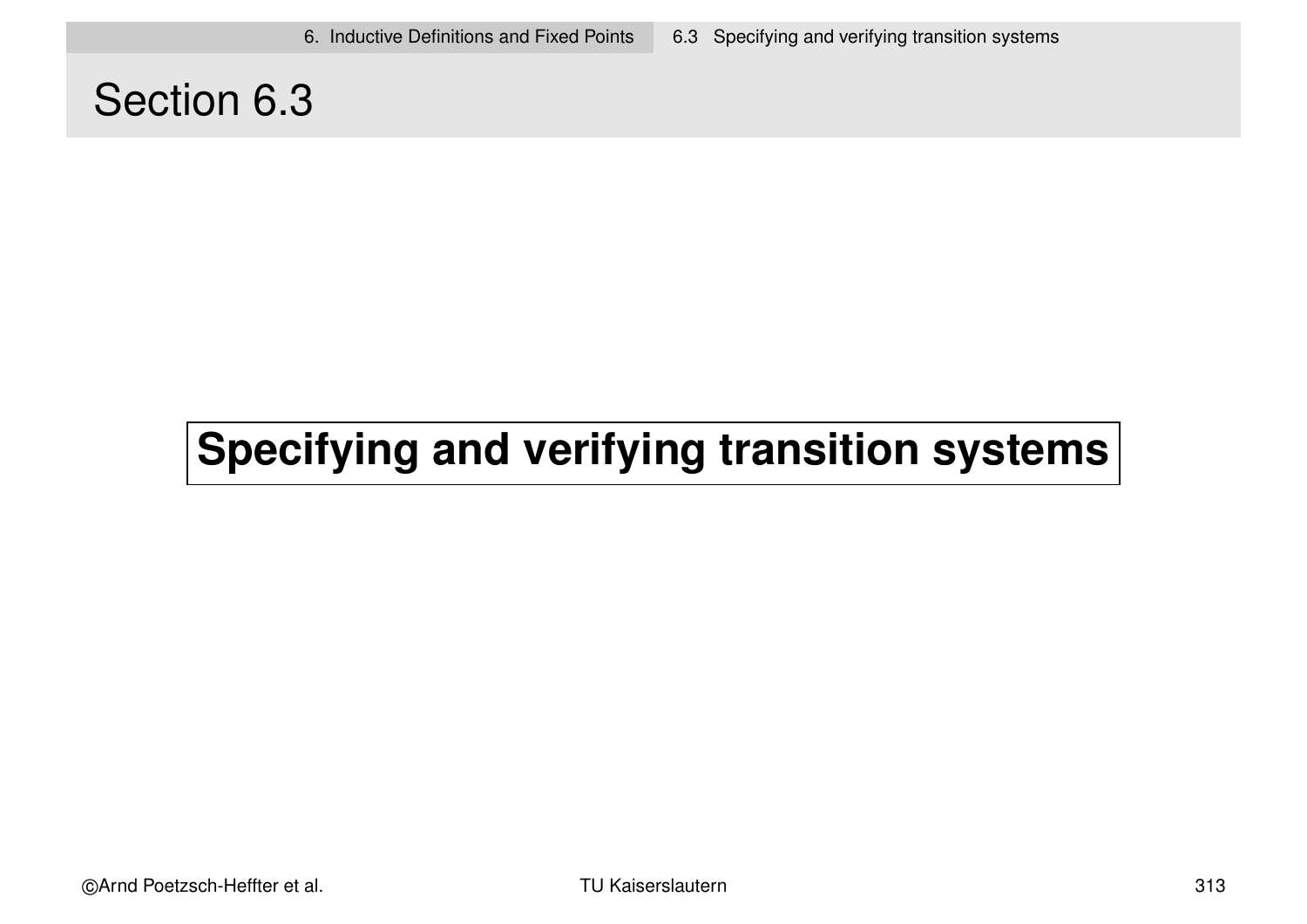# **Motivation**

### **Modeling**

Behavior of software-controlled systems can be modeled

- by using a modeling language (UML, B, Z, ASM, ABS, Maude, ...)
- by formalizing the operational behavior as transition system

### Transition systems

Transition systems are also a fundamental means for specifying

- the operational semantics of programming and modeling language (cf. Chap. 7)
- process calculi and concurrency
- computing architectures and hardware

Verification of transition systems cannot exploit program structure, but need other techniques.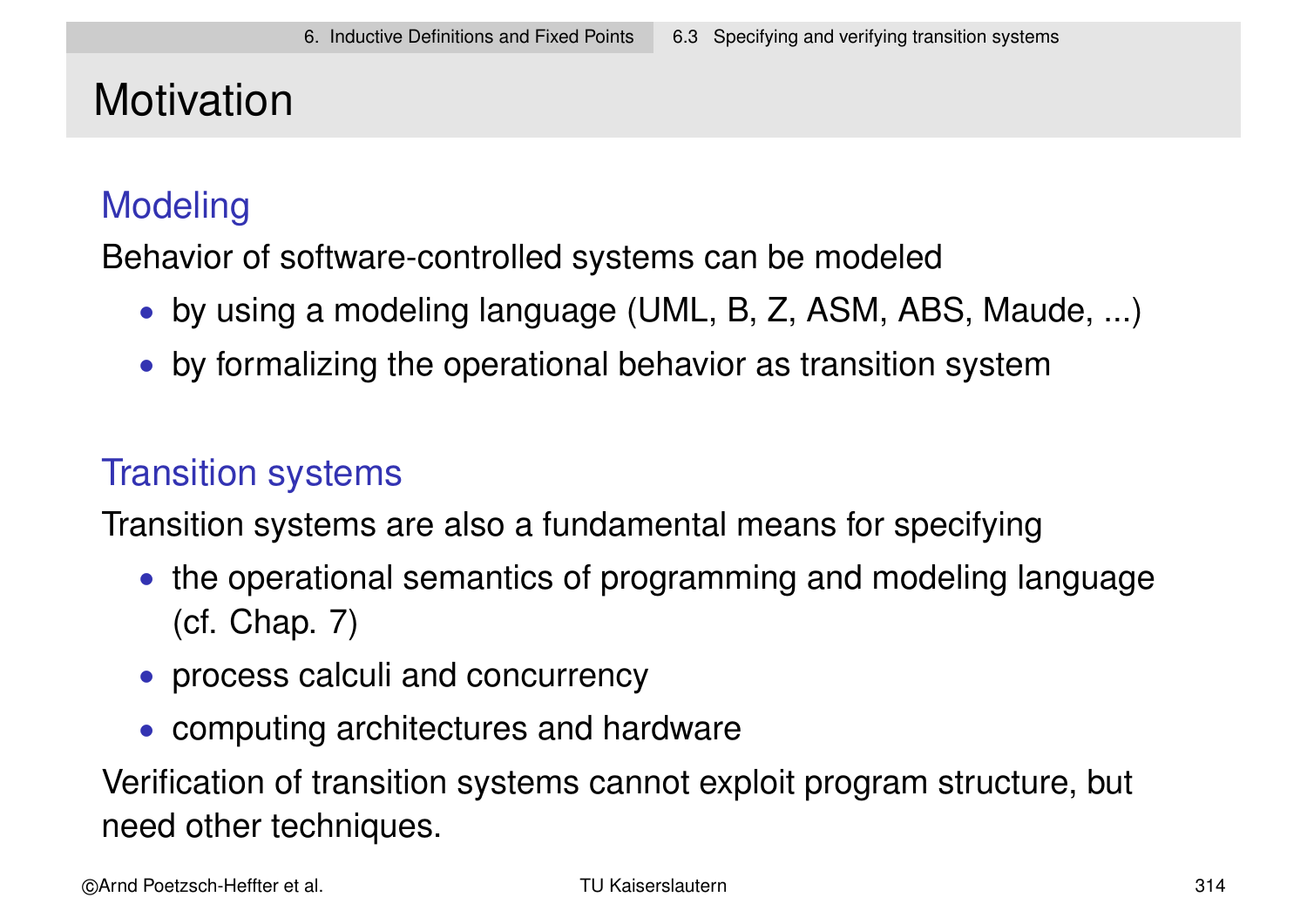# Transition systems

### Definition (Transition system)

A transition system (TS) is a pair  $(Q, T)$  consisting of

- a set Q of states;
- a binary relation  $T \subseteq Q \times Q$ , usually called the *transition relation*. Notation:  $q \rightarrow q'$

(Other names: state transition system, unlabeled transition system)

### Definition (Labeled transition system)

- A labeled transition system (LTS) over Act is a pair  $(Q, T)$  consisting of
	- a set Q of states;
	- a ternary relation  $T \subseteq Q \times Act \times Q$ , usually called the transition relation. Notation: q lab  $\longrightarrow q'$ , lab ∈ Act

Act is called the set of actions or labels.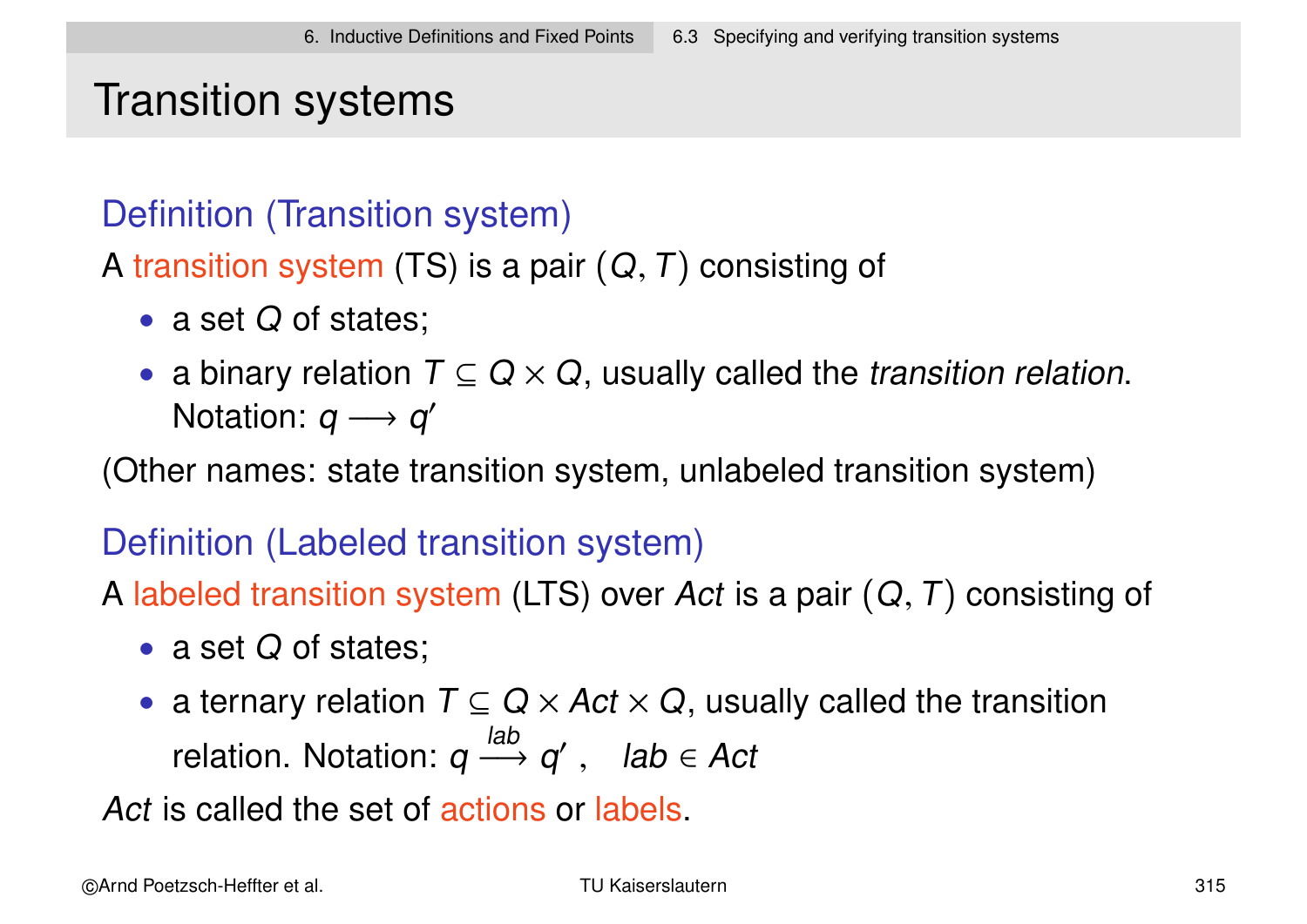# Transition systems (2)

### **Remark**

- The action labels express input, output, or an "explanation" of an internal state change.
- Finite automata are LTS.
- Often, transition systems are equipped with a set of initial states or sets of initial and final states.
- Traces are sequences  $\langle q_i \rangle$  of states with  $(q_i,q_{i+1}) \in T$  or sequences of labels
- Behaviors are sets of traces (beginning at initial states)
- Properties are often expressed in appropriate logics (PDL, CTL ...)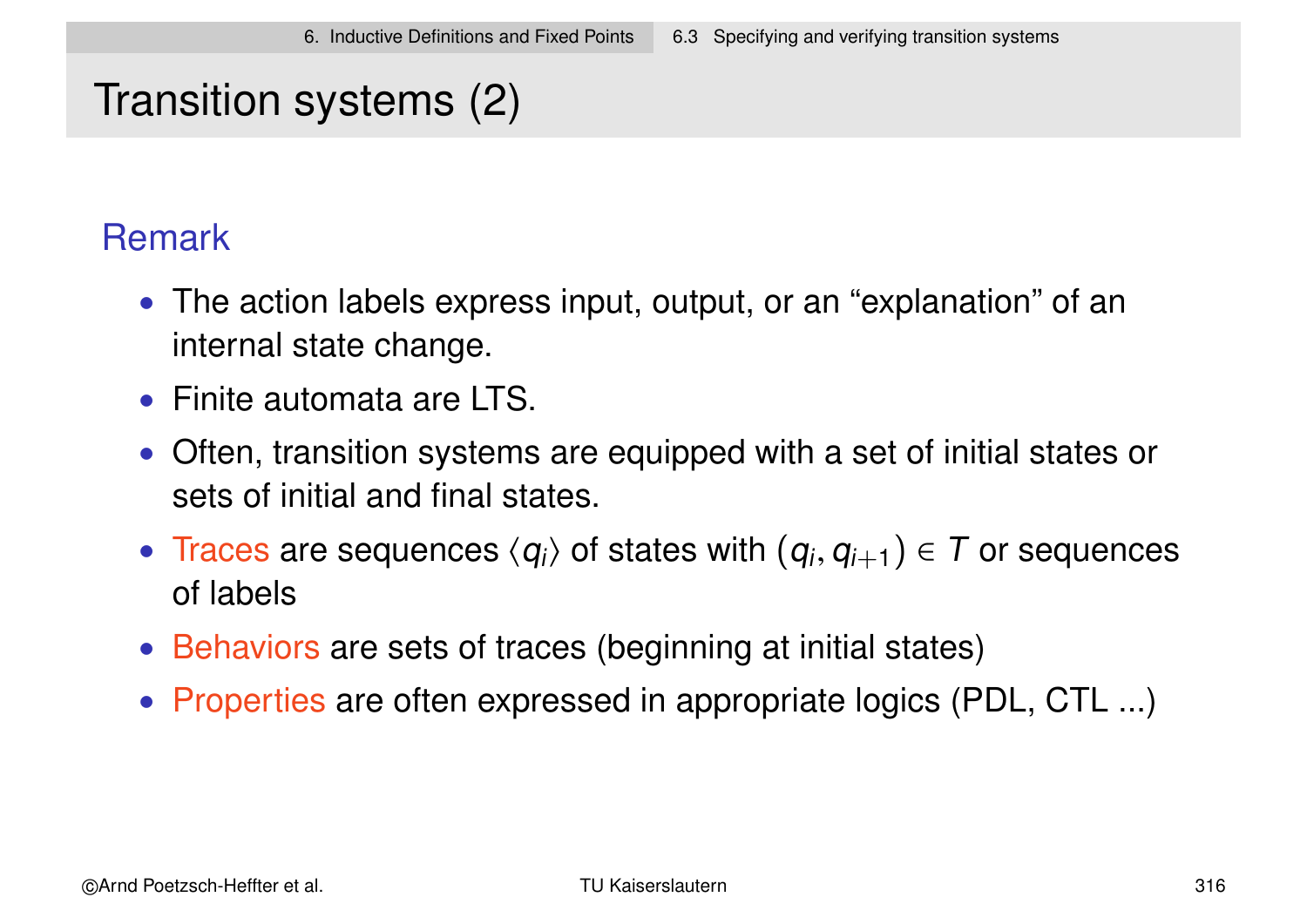# Transition systems (3)

#### Lemma

Every LTS  $(Q, T)$  over Act can be expressed by a TS  $(Q', T')$  such that there is a mapping

 $rep :: Q \times Act \Rightarrow Q'$ 

with

$$
q_1 \xrightarrow{lab} q_2 \in T \iff \exists lab. rep(q_1, lab) \longrightarrow rep(q_2, lab) \in T'
$$

(Proof is a left as an exercise)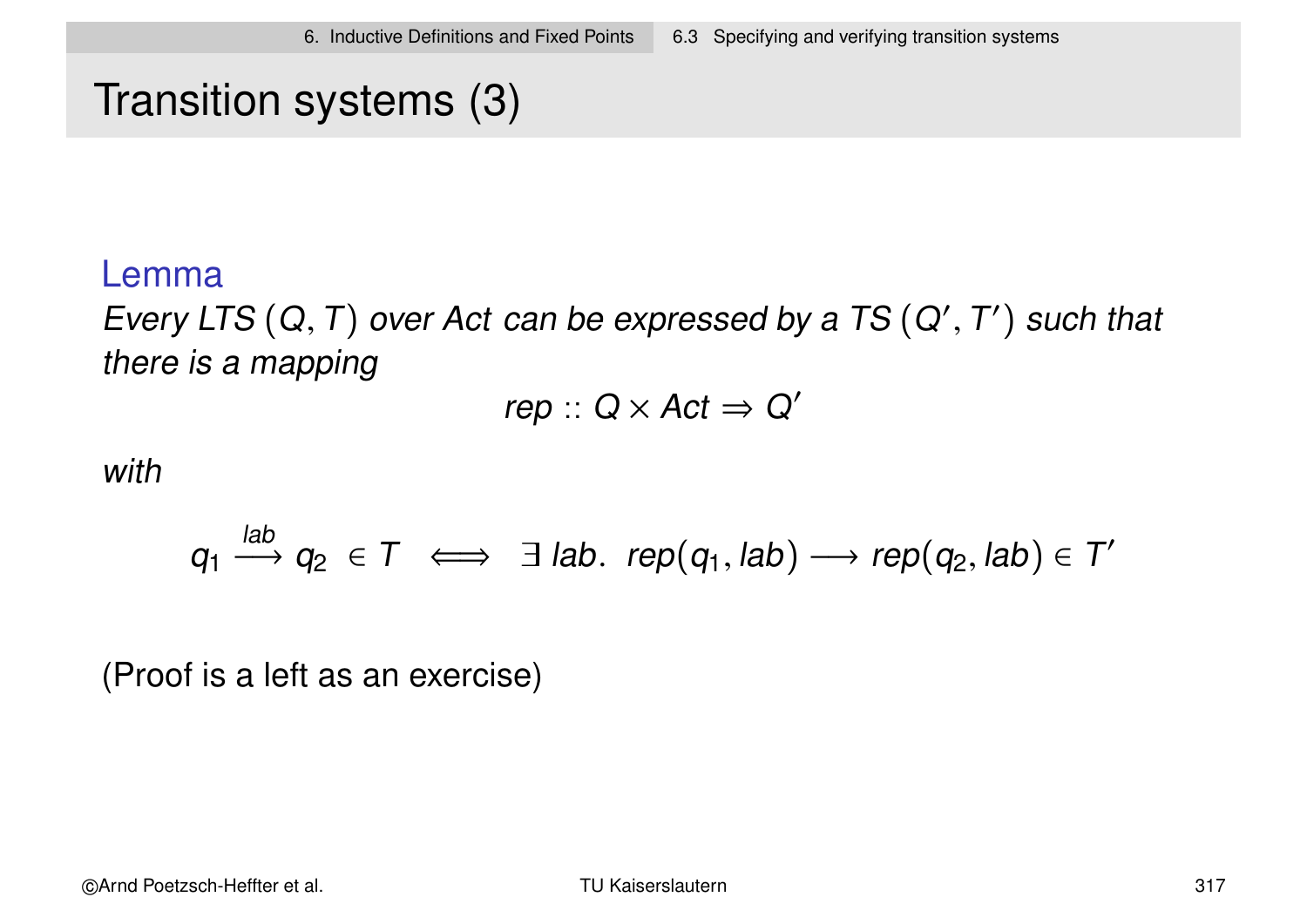# Modeling: Case study Elevator control system

### **Requirements**

Design the control for an elevator serving 3 floors such that:

- Model:
	- $\triangleright$  Elevator has for each floor one button which, if pressed, causes it to visit that floor. Button is cancelled when the elevator visits the floor.
	- $\triangleright$  Each floor has a button to request the elevator. Button is cancelled when elevator visits the floor.
	- $\triangleright$  The elevator remains in the middle floor if no requests are pending.
- Properties:
	- $\triangleright$  All requests for floors from the elevator must be serviced eventually.
	- $\triangleright$  All requests from floors must be serviced eventually.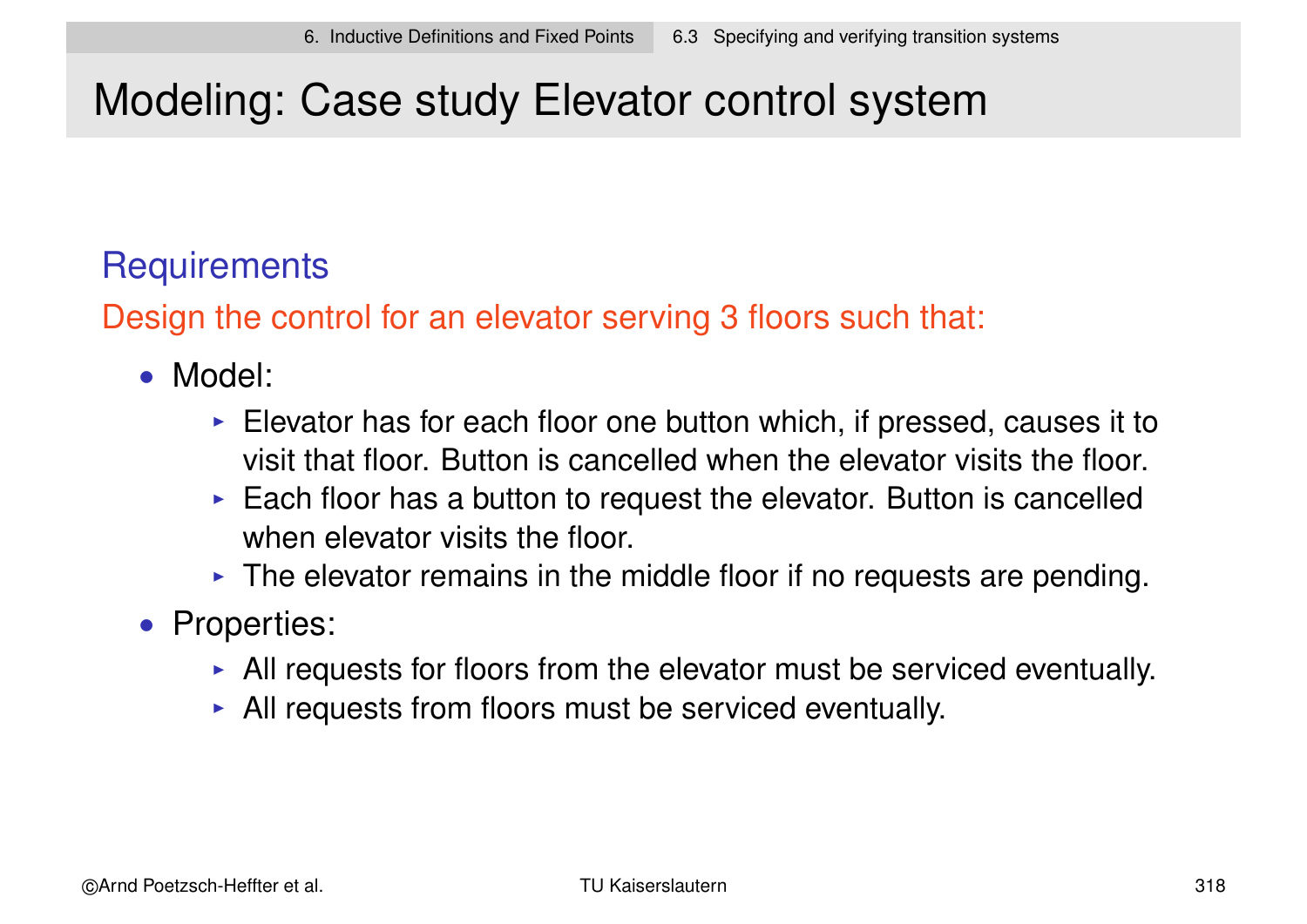# Modeling approach and motivation

- Direct modeling as a transition system:
	- $\triangleright$  without using a programming or modeling language
	- $\triangleright$  without using a library/theory
- Motivation:
	- $\triangleright$  Learn to construct models
	- $\triangleright$  Deepen the knowledge about transition systems
	- $\triangleright$  Understand the formalization of transition systems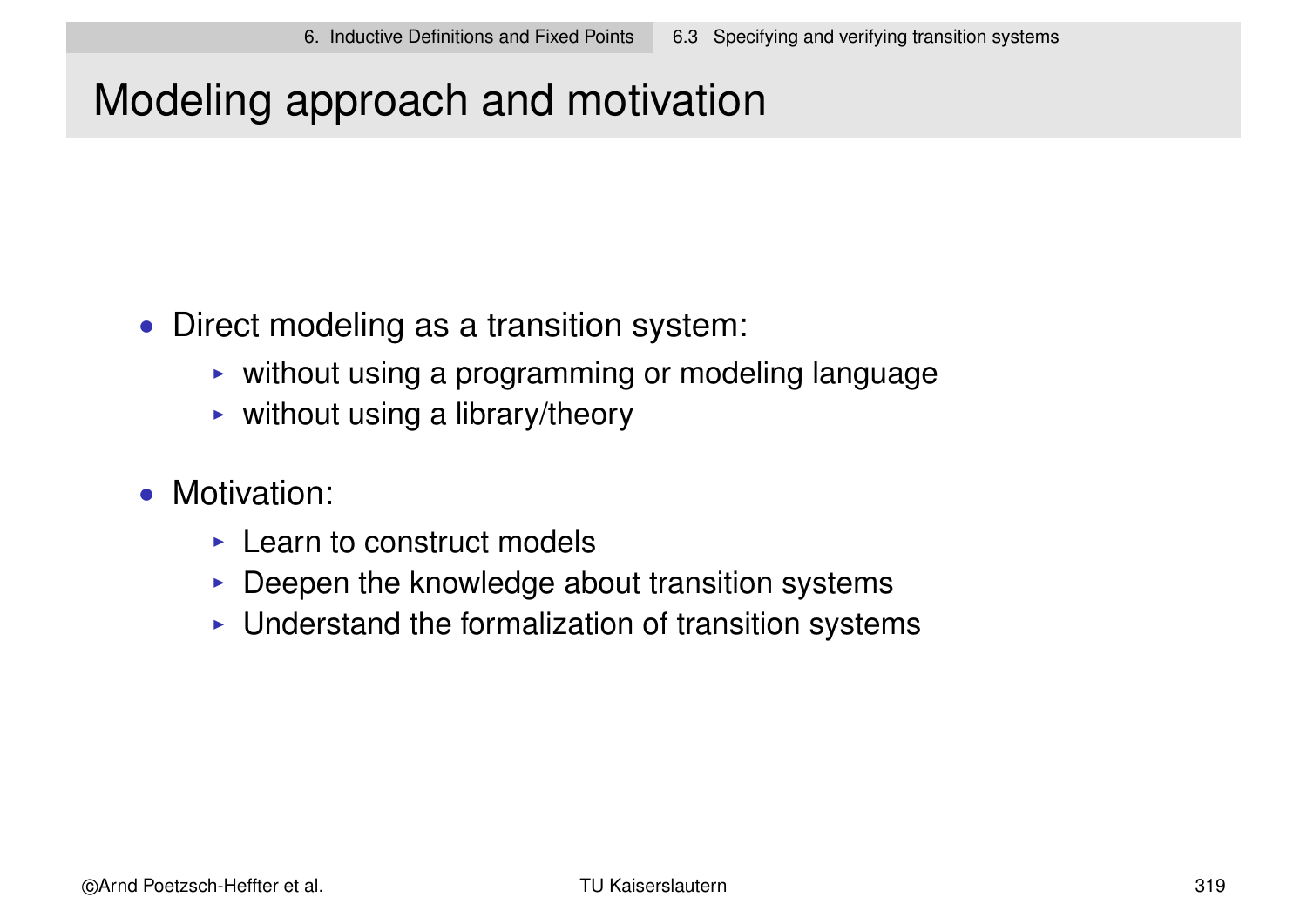### Datatypes for facts and actions

```
datatype floor = F0 | F1 | F2 (* three floors *)
datatype action = Call floor (* input message *)| GoTo floor (* input message *)
                Open (* output message *)
                Move (* internal message *)datatype direction = UP | DW (* up | down *)datatype door = CL \mid OP \qquad (*) closed | open *)type\_symonym state =
  action \times floor \times direction \times door \times (floor set)
(* what , where , where to , door state , requests *)
```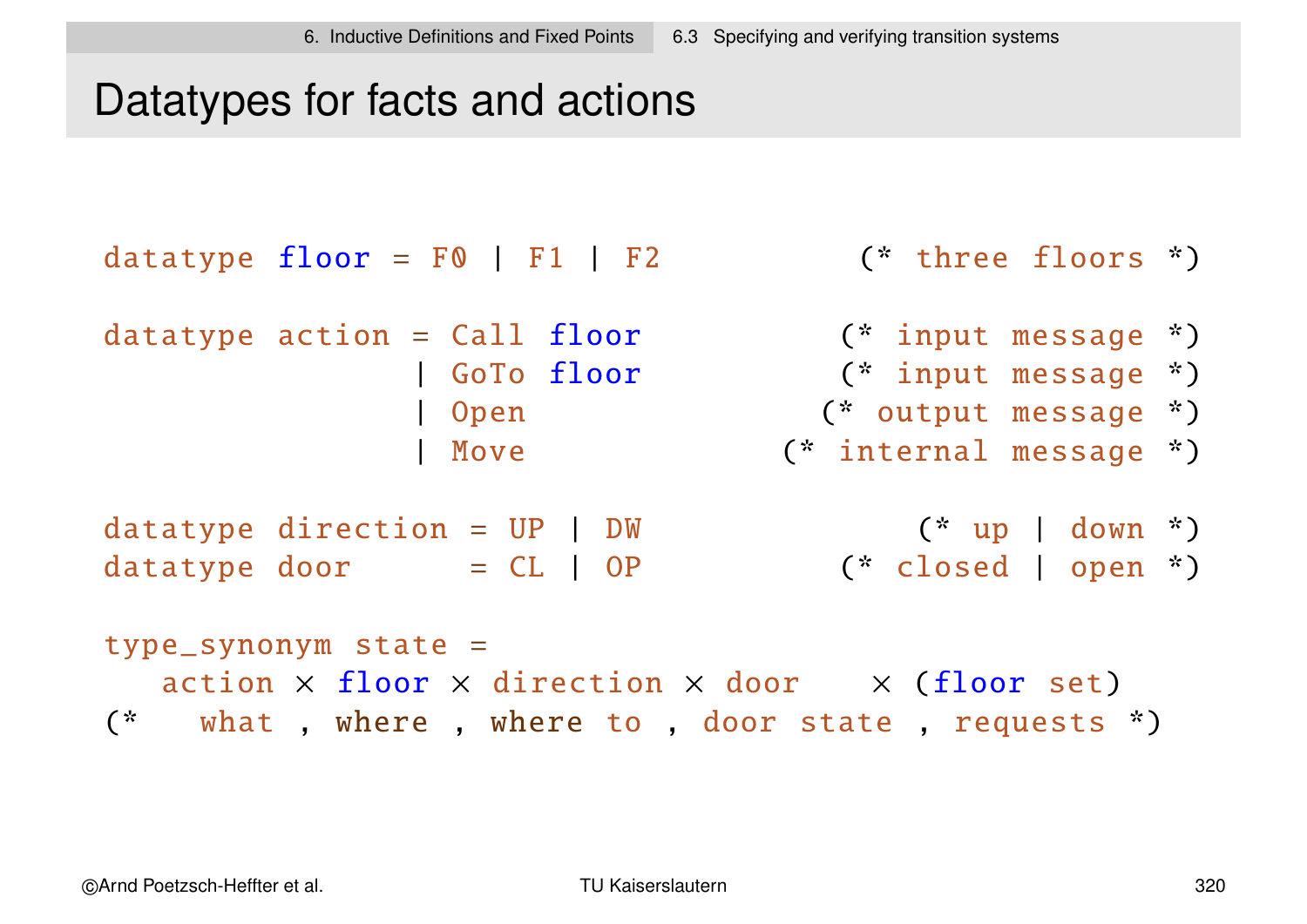### Datatypes and actions: Transition relation

inductive\_set tr :: (state × state) set where  $\begin{bmatrix} g & \notin & T \\ \end{bmatrix}$ ;  $\neg$  (f = g  $\land$  d = OP)  $\begin{bmatrix} \Box & \longrightarrow \\ \end{bmatrix}$ (  $(a, f, r, d, T)$ , (Call g,f,r,d,T∪{g})) ∈ tr |  $\begin{bmatrix} q \notin T \\ \end{bmatrix}$ ;  $\neg$  ( $f = q \land d = OP$ ) =  $\Rightarrow$  $($  (a,f,r,d,T), (GoTo g,f,r,d,T∪{g}))  $\in$  tr |  $f \in T \implies ((a, f, r, d, T), (Open, f, r, OP, T - \{f\})) \in tr$  $($  (a,F1,r,d,{F0}), (Move F0,DW,CL,{F0}) )  $\in$  tr |  $($  (a,F1,r,d,{F2}), (Move F2, UP, CL, {F2})  $)$   $\in$  tr |  $F\odot F \implies ((a, F\odot r, d, T), (Move, F1, UP, CL, T)) \in tr$  $F2 \notin T \implies ((a, F2, r, d, T), (Move, F1, DW, CL, T)) \in tr$  $\mathbb{F}$  F1 $\notin$ T: F2 $\in$ T $\mathbb{F}$   $\implies$ 

 $( a, F1, UP, d, T)$ ,  $(Move, F2, UP, CL, T)$  )  $\in \mathsf{tr}$  $\begin{bmatrix} \top & F1 \notin T \\ \end{bmatrix}$ ; FOET  $\Rightarrow$ 

 $($  (a, F1,DW, d,T), (Move F0,DW, CL,T) )  $\in$  tr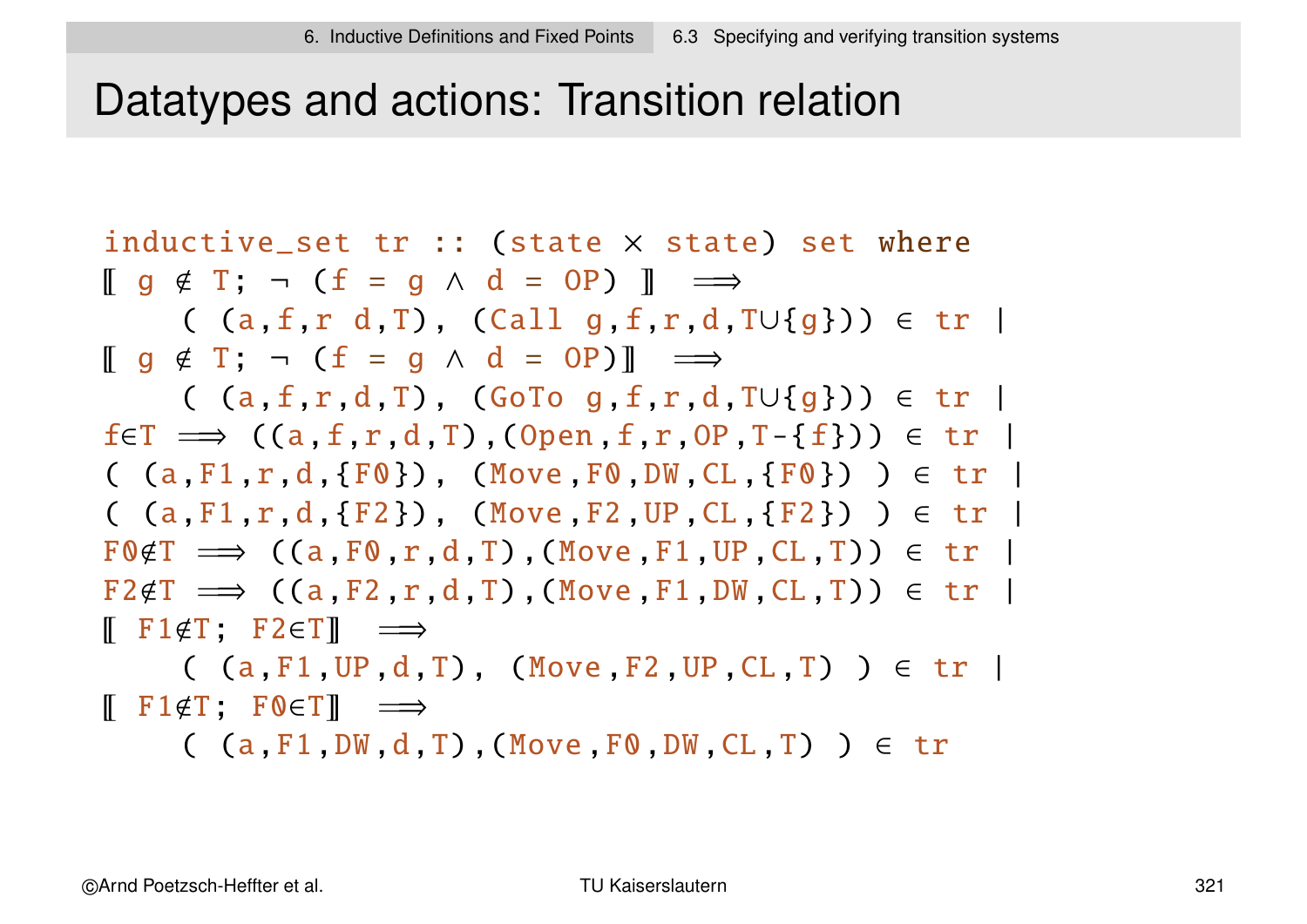### **Traces**

```
Defining sets of infinite traces
types trace =
"nat ⇒ state"
coinductive_set traces :: "trace set" where
"\lbrack \; \rbrack t \in traces; (s, t \; \mathbf{0}) \in tr \; \rbrack \; \; \implies(\lambdan. case n of 0 \Rightarrow s | Suc x \Rightarrow t x) \in traces"
(* Functions on traces *)
definition head :: "trace \Rightarrow state" where
  "head t \equiv t 0"
definition drp :: "trace \Rightarrow nat \Rightarrow trace" where
  "drp t n \equiv (\lambda m. t (n + m))"
```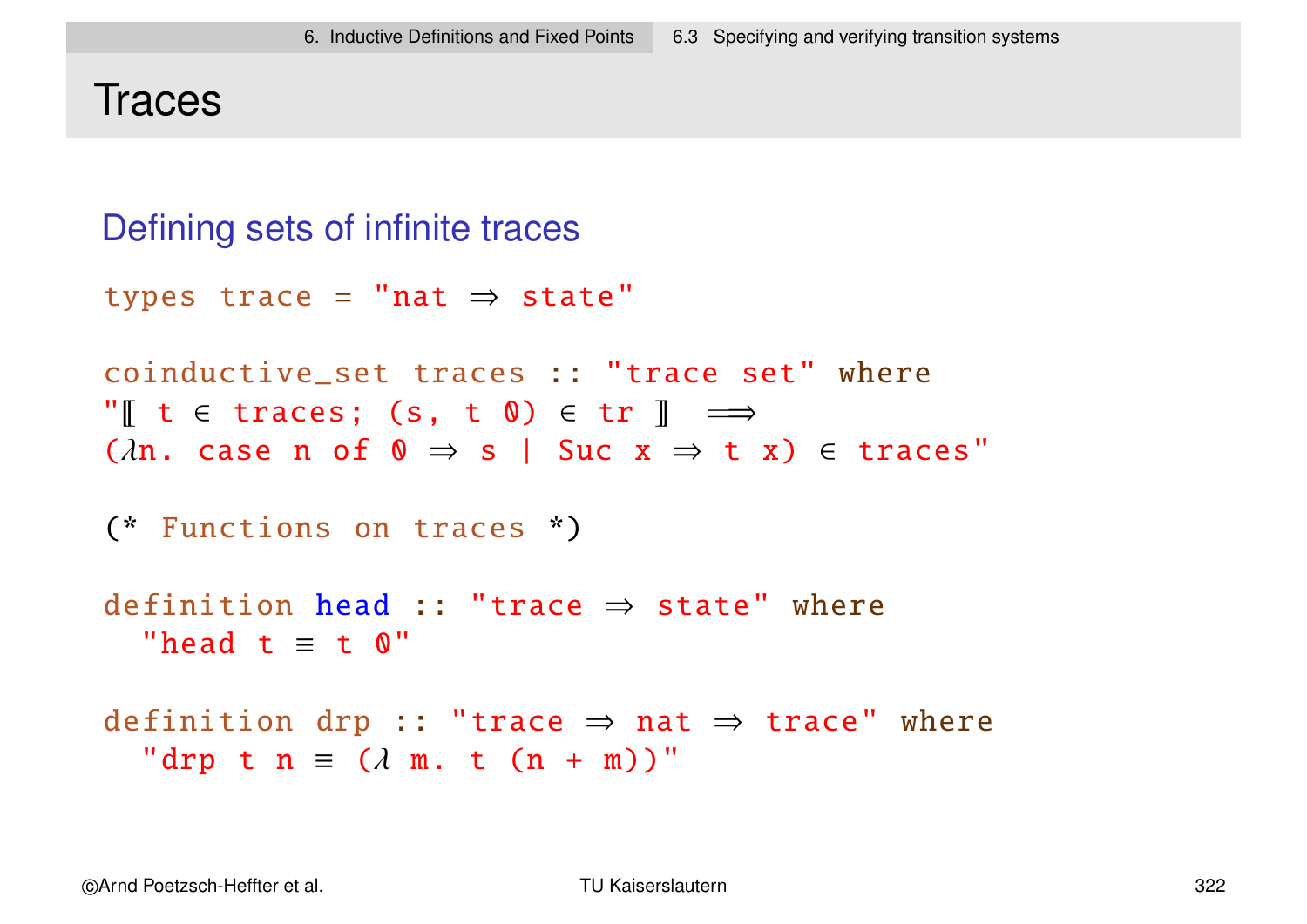### Basic properties of traces

- lemma [iff]: "drp (drp t n)  $m = drp$  t (n + m)"
- lemma drp\_traces: "t ∈ traces = drp t n ∈ traces"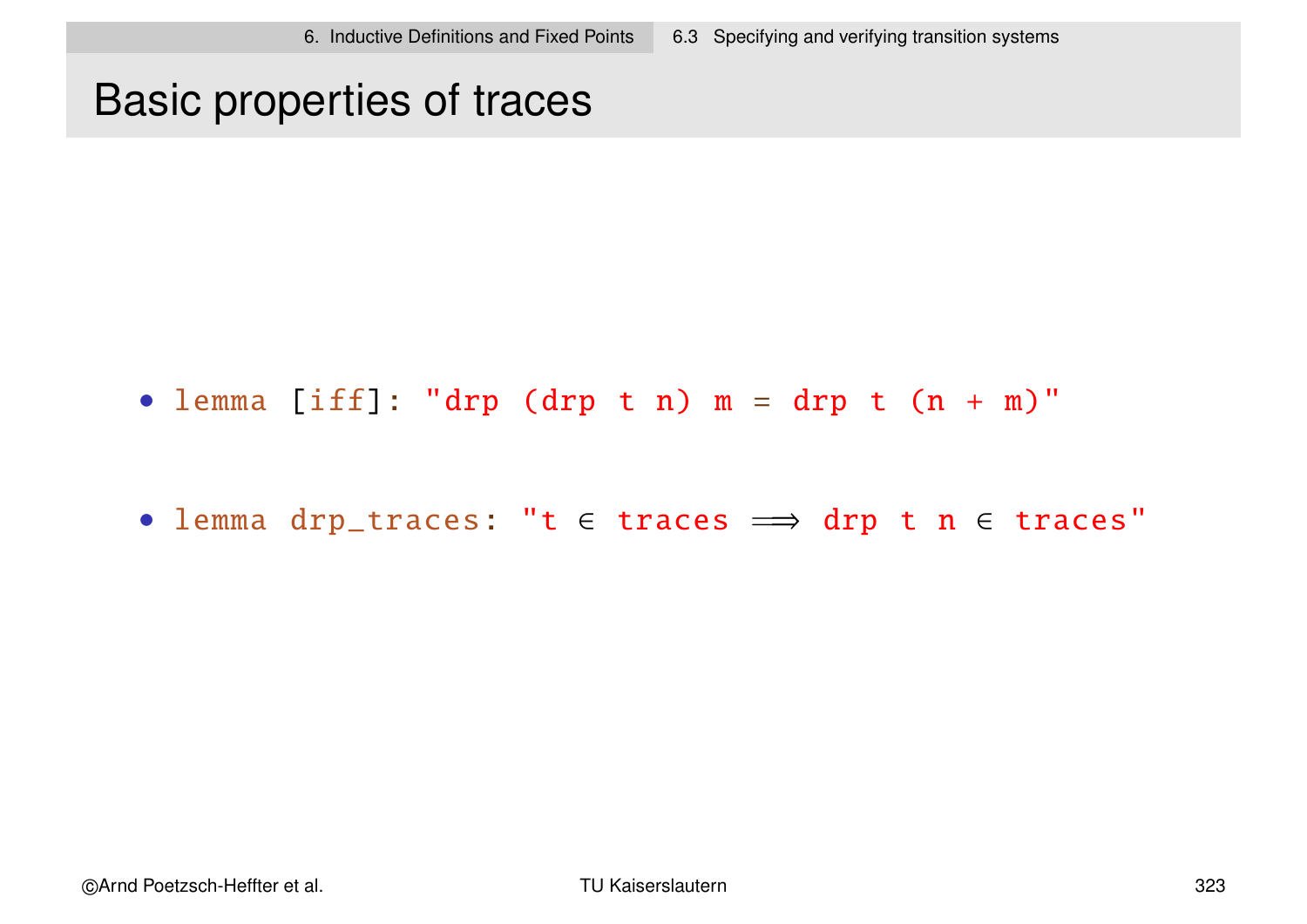# More interesting properties

### Expressing temporal properties of traces

• For every floor  $f$ : If  $f$  is a requested floor, the elevator will eventually reach the floor and open the door in f:

Always ( $\ll$ To f $\gg$   $\rightarrow$  Finally ( $\ll$ Op $\gg$  and  $\ll$ At f $\gg$ ))

Could be directly expressed over traces

- Alternative: Temporal logic, e.g., linear TL:
	- $\triangleright$  Formulas built with Atoms,  $\neg, \wedge, \Box, \diamondsuit$
	- Interpretations: Kripke structures  $(Q, I, T, L)$
	- ► A transition relation  $T \subseteq Q \times Q$  such that  $\forall q \in Q . \exists q' \in Q . (q,q') \in T$
	- A labeling (or interpretation) function  $L :: Q \Rightarrow \mathcal{P}(Atoms)$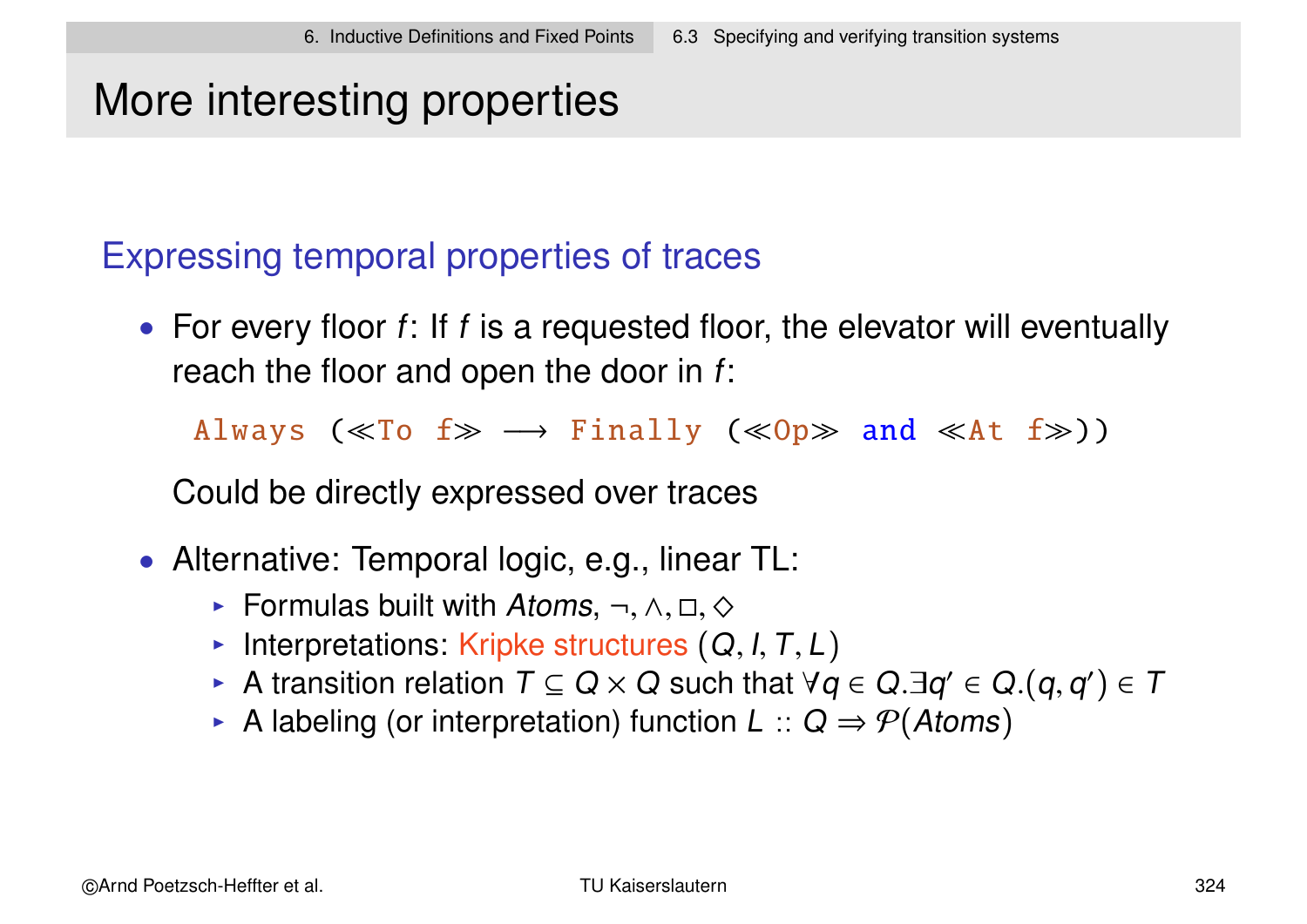# Syntax for LTL

### LTL formulas:

datatype formula = Atom atom (" \_ ") | Neg formula (".¬ ") | And formula formula (infixr ".∧" 80) | Always formula ("") | Finally formula ("")

As abbreviation:

```
definition Imp :: "formula ⇒ formula ⇒ formula"
                                        (intfixr ".-") " 80)
```
#### where

$$
\text{"a } \longrightarrow b = \neg \neg (a \land \neg b) \text{"}
$$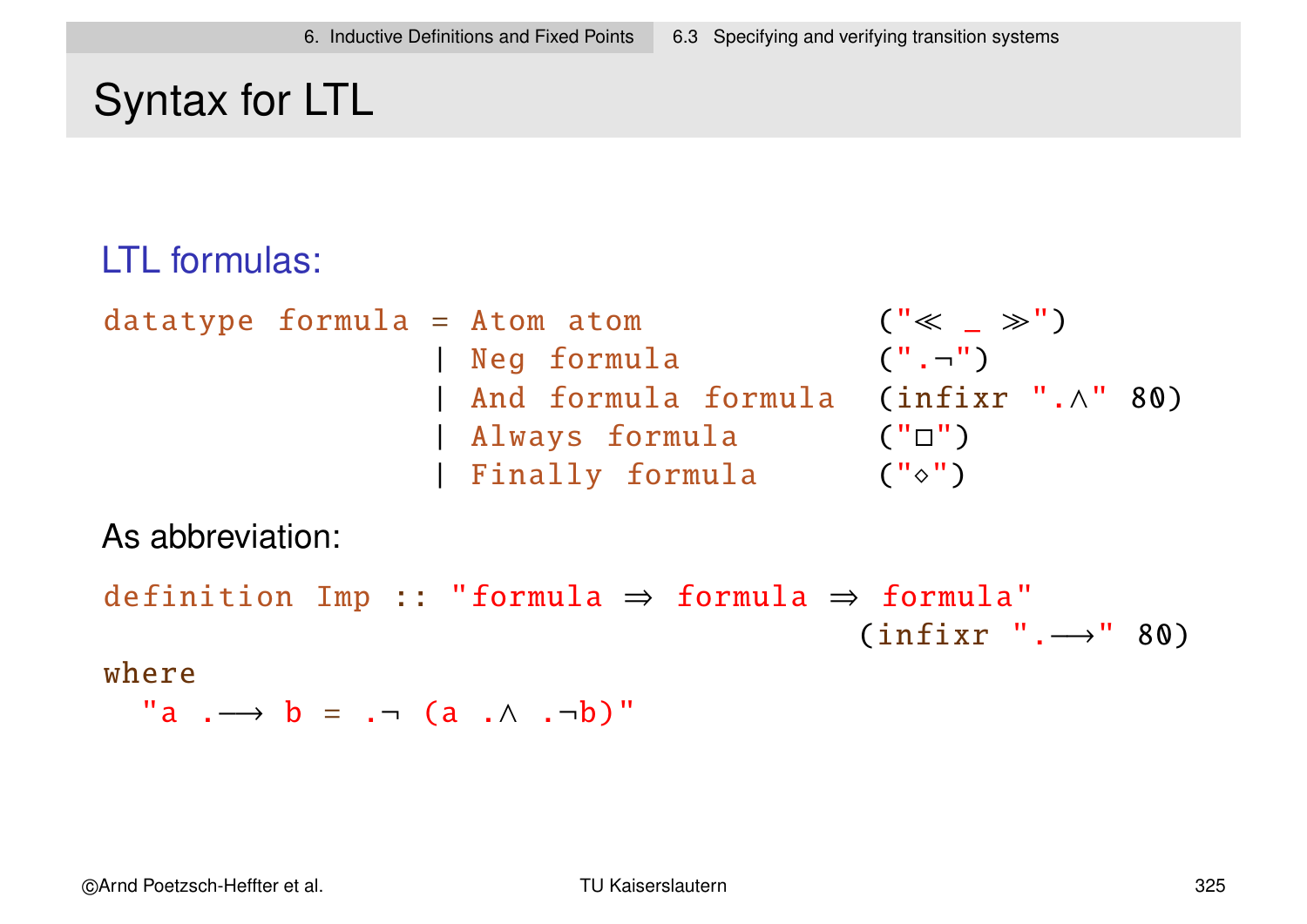# Semantics for LTL

### Definition (Kripke structure)

Let AP be a set of atomic propositions. A Kripke structure is a 4-tuple  $M = (Q, I, T, L)$  consisting of

- a finite set of states Q
- a set of initial states  $I \subseteq Q$
- a relation  $T \subseteq Q \times Q$  such that  $\forall q \in Q \exists q' \in Q$  with  $(q,q') \in T$
- a labeling (or interpretation) function  $L :: Q \Rightarrow P(A \text{toms})$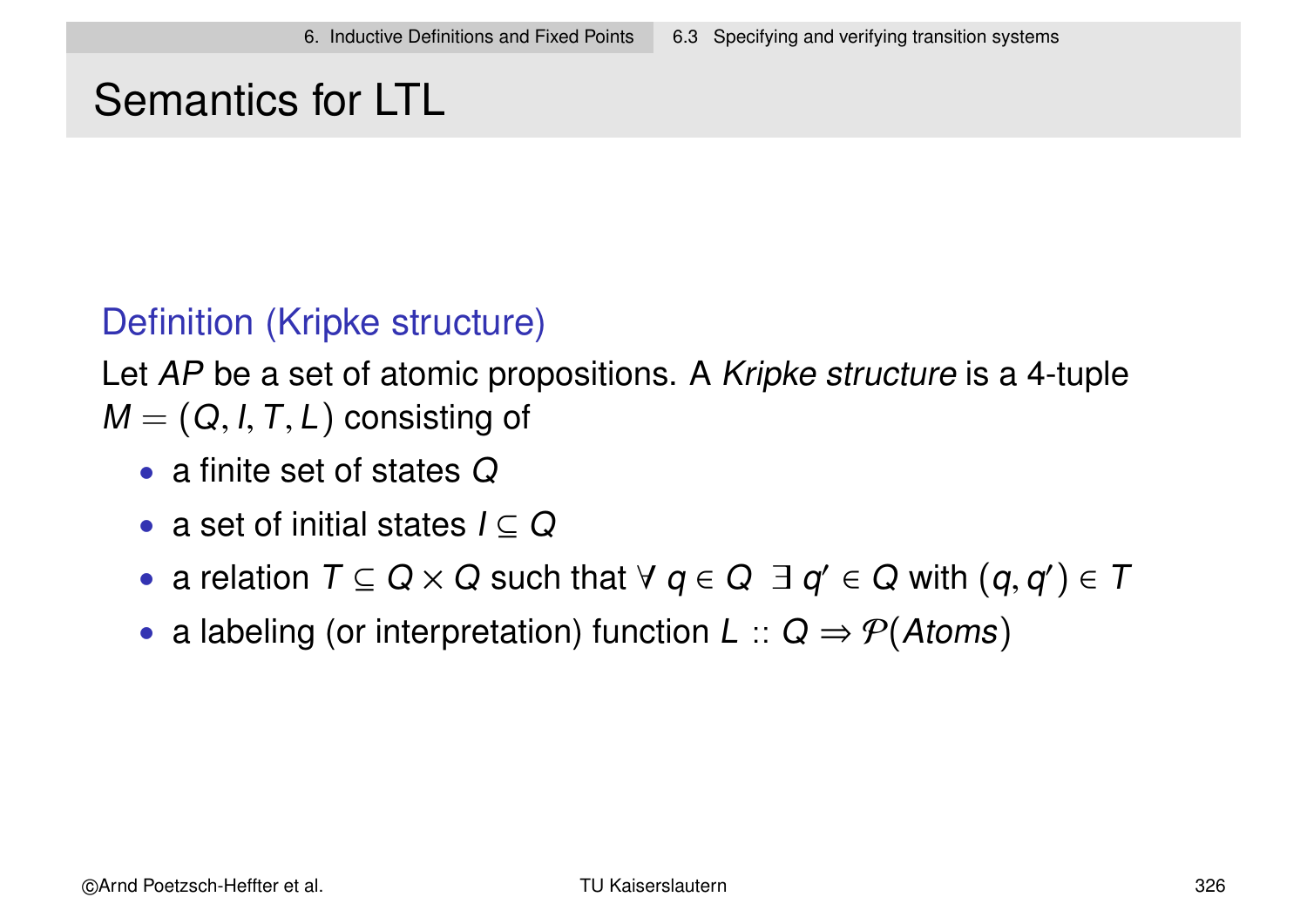# Kripke structure of elevator example

- Q as defined by type synonym "state" (UNIV state)
- I: some suitable set of initial states
- $\top$  as defined by tr (why is there always a successor state?), and
- define  $AP \equiv atom$  and L as follows:

datatype atom =  $Up$  | Op | At  $floor$  | To  $floor$ 

```
fun L :: "state \Rightarrow atom set" where
"L (\_, g, dr, ds, fs) =
  \{ a . (dr=UP \land a=Up) \lor (ds=OP \land a=Op)
    ∨ (a=At g) ∨ (∃ f∈fs.(a=To f)) }"
```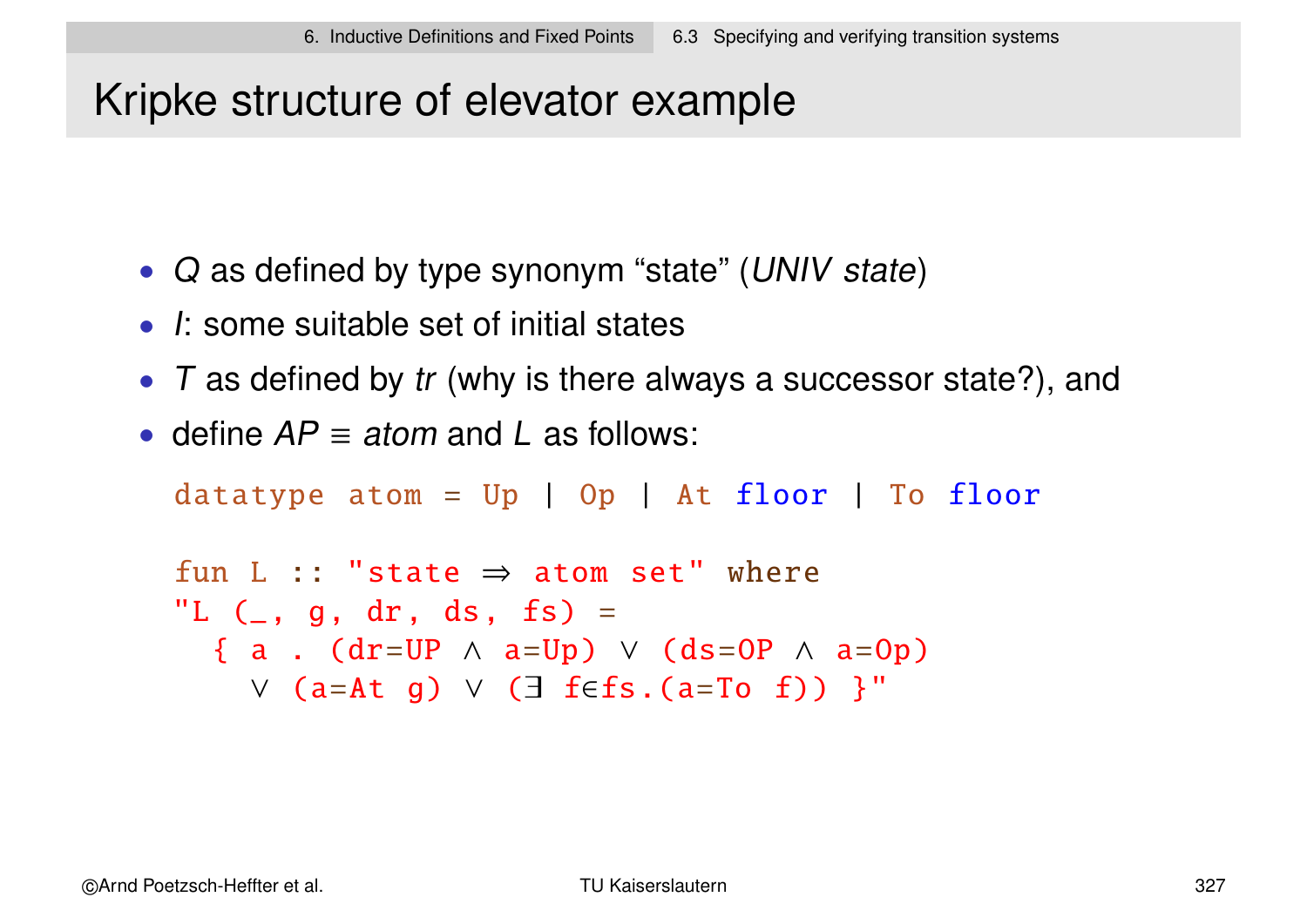# Remarks and example

### Remarks:

- Since  $T$  is left-total, it is always possible to construct an infinite path through the Kripke structure. A deadlock state qd can be expressed by a single outgoing edge back to qd itself.
- The labeling function L defines for each state  $q$  in  $Q$  the set  $L(s)$  of all atomic propositions that are valid in s.
- Kripke structures are used to define the semantics of LTL (see next slide)

### Example of formalized property:

```
definition liveness :: "floor ⇒ formula" where
  "liveness f = \Box (≪To f \gg . \longrightarrow \diamond (≪Op\gg . \land \ll At f \gg))"
```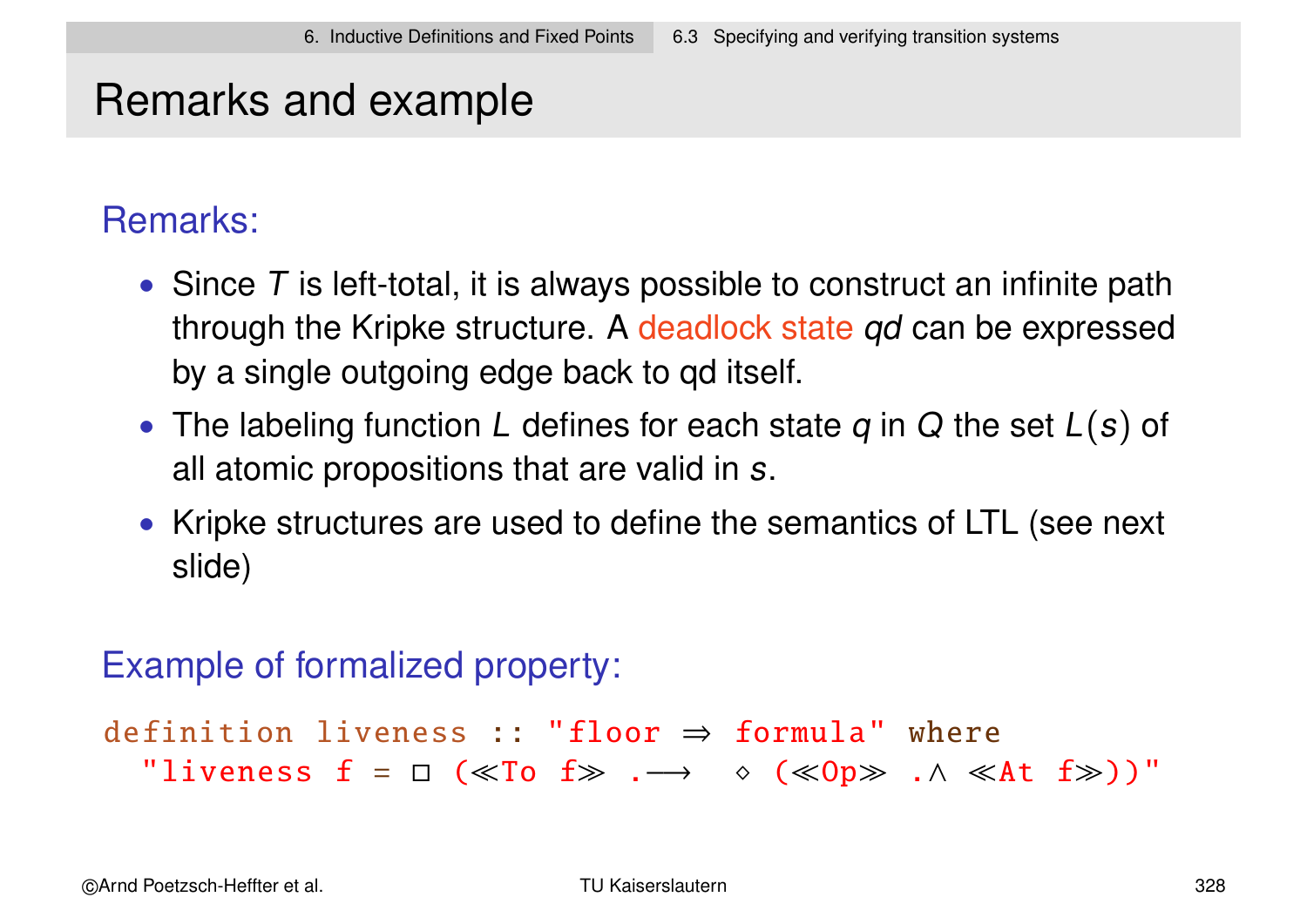# Semantics for LTL

Let  $M = (Q, I, T, L)$  be a Kripke structure and trace the type of traces defined by T:

```
primrec valid_in_trace ::
"trace \Rightarrow formula \Rightarrow bool" ("(_ \models _)" [80, 80] 80) where
    "t \models \ll a \gg = (a \in L \text{ (head t)}')"
   "t \; t \; .\neg f = ( - (t \; t \; f) )"\vert "t \models f.\land g = ( (t \models f) \land (t \models g) )"
 \vert "t \models \Box f = ( \forall n. ((drp t n) \models f ))"
   "t \models \diamond f = ( \exists n. ((drp t n) \models f ))"definition valid :: "formula \Rightarrow bool"
                                               ('(' = _)'' [80] 80) where
```

```
" \vDash f \equiv ( \forall t \in traces. t \vDash f)"
```